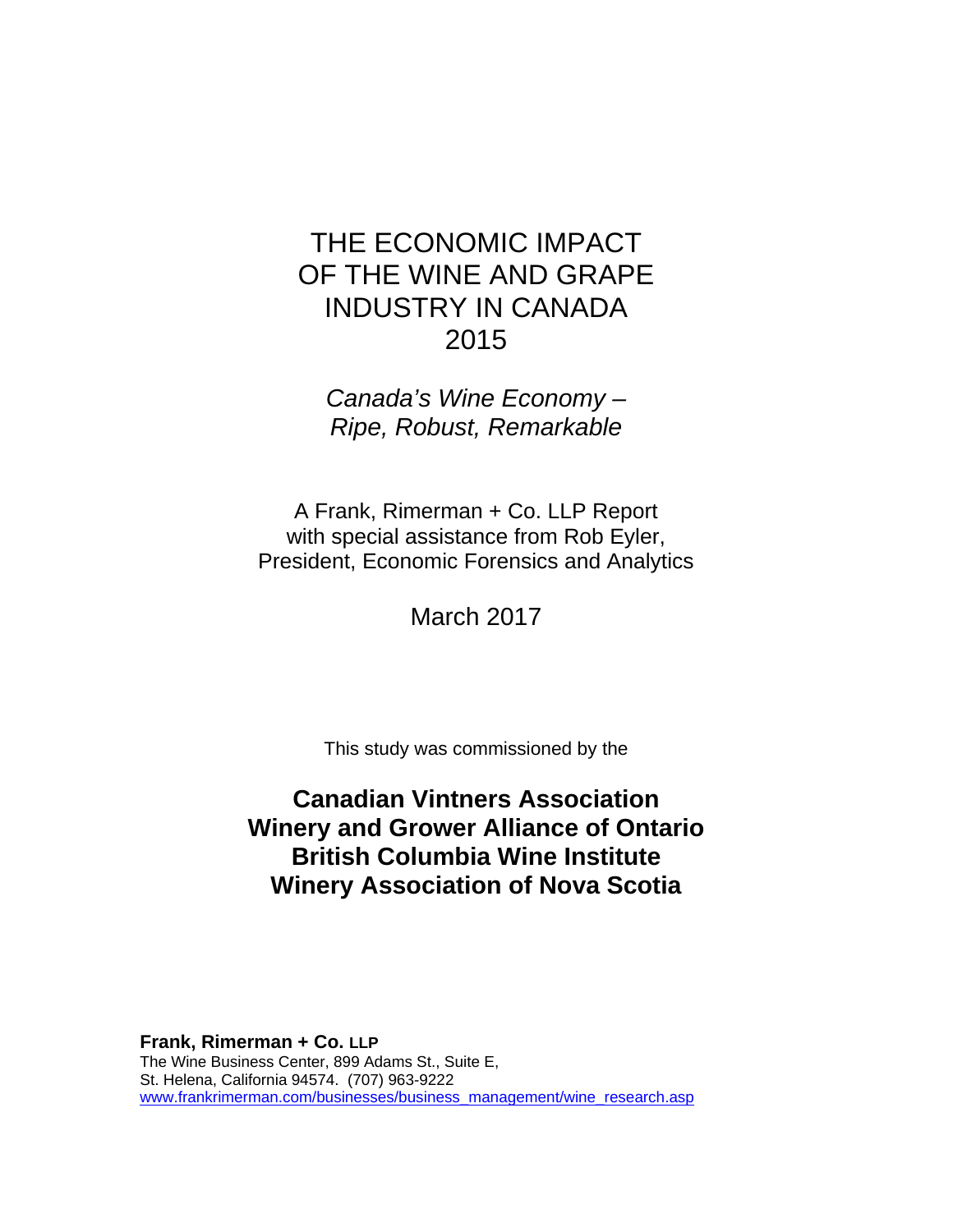# TABLE OF CONTENTS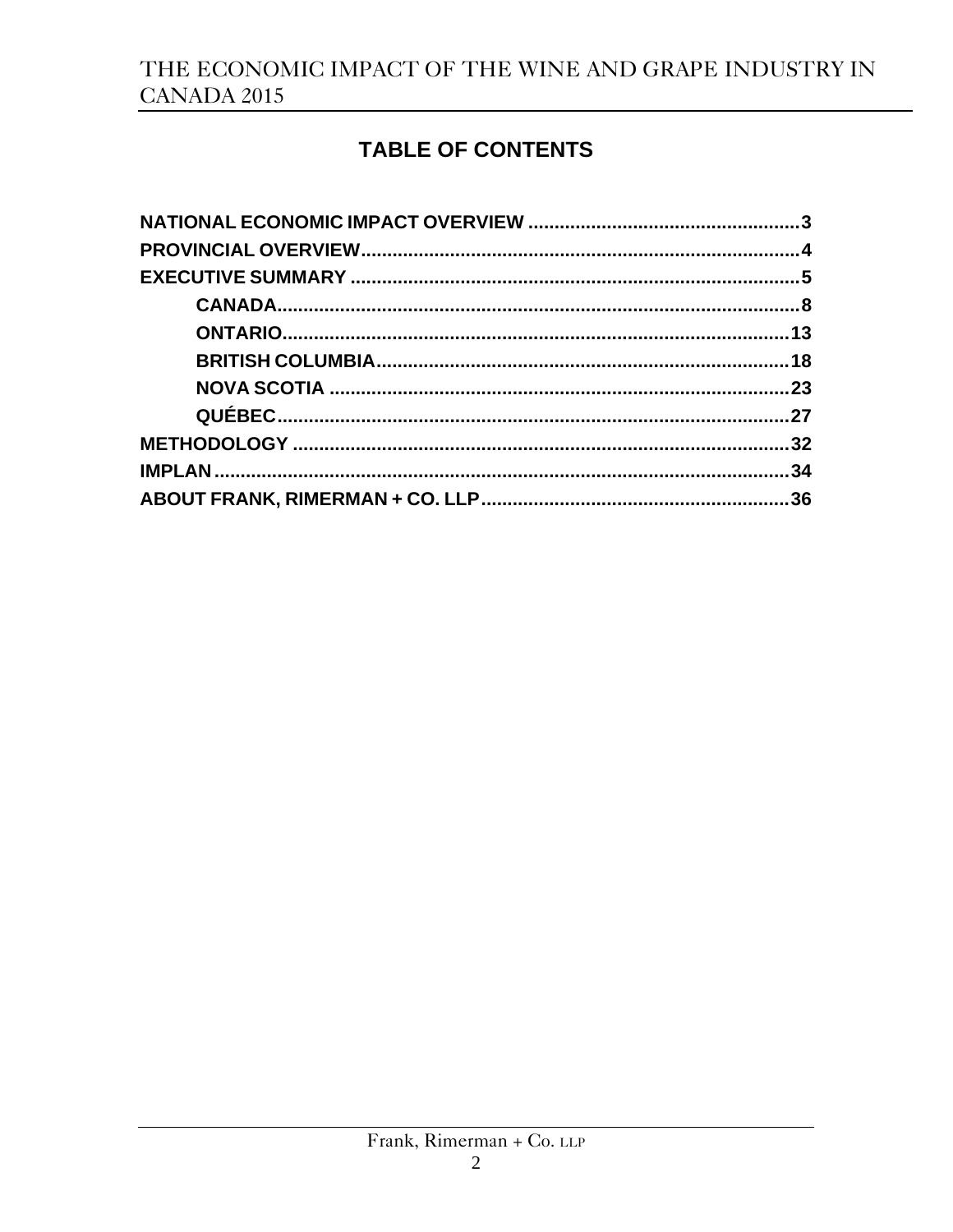# **NATIONAL ECONOMIC IMPACT OVERVIEW – 2015**

# FULL ECONOMIC IMPACT OF CANADIAN WINE AND GRAPES

# **\$9.04 Billion**

| <b>CANADIAN WINE GRAPES</b><br><b>AND WINE</b> | <b>2015 NATIONAL</b><br><b>ECONOMIC IMPACT</b> |
|------------------------------------------------|------------------------------------------------|
| Total Winery Revenue*                          | \$1.24 billion                                 |
| <b>9L Equivalent Case Sales</b>                | 20,601,000                                     |
| <b>Number of Wineries</b>                      | 604                                            |
| <b>Number of Grape Growers</b>                 | 1,770                                          |
| <b>Grape-Bearing Acres</b>                     | 31,100                                         |
| <b>Full-time Equivalent Jobs</b>               | 37,300                                         |
| <b>Wages Paid</b>                              | \$1.7 billion                                  |
| Total Impact of Wine-Related Tourism**         | \$1.5 billion                                  |
| Number of Wine-Related Tourists                | 3.7 million                                    |
| Taxes Paid: Federal, Provincial and Local      | \$1.1 billion                                  |
| <b>Provincial Liquor Board Markup Revenue</b>  | \$602 million                                  |

represents total revenue earned by wineries for all activities and products

<sup>\*\*</sup> represents total direct tourism-related revenue and wages plus indirect and induced revenue and wages generated by direct winery tourism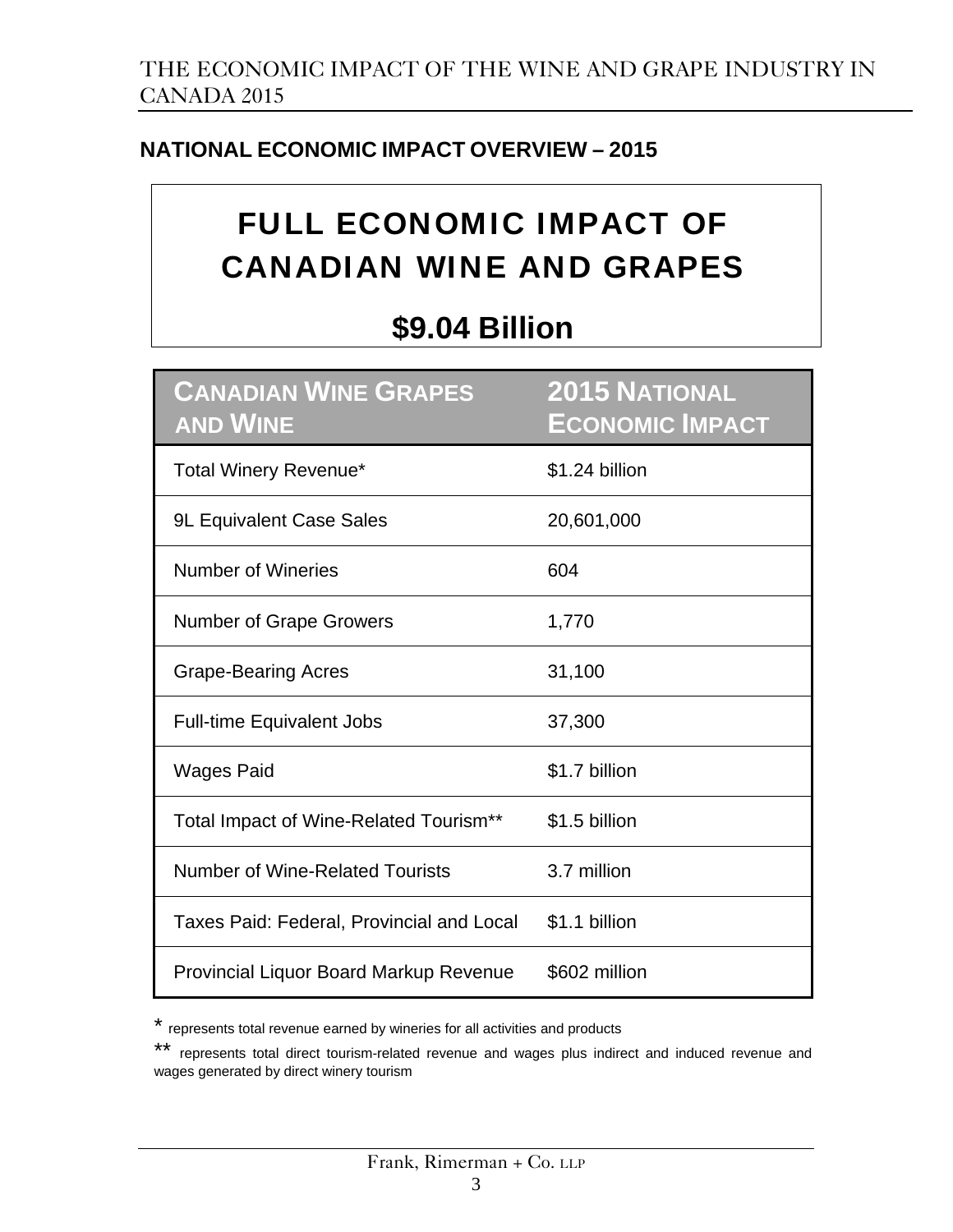### **PROVINCIAL OVERVIEW**

The following table highlights selected items from this report for each of the four provinces covered by this report. The national impacts and statistics include additional impacts and statistics for the remaining provinces.

|                                  | Ontario   | <b>British</b><br>Columbia | <b>Nova</b><br><b>Scotia</b> | Quebec    |
|----------------------------------|-----------|----------------------------|------------------------------|-----------|
| Full Economic Impact (\$'000)    | 4,357,882 | 2,770,720                  | 218,411                      | 1,107,706 |
| Winery Revenue (\$'000)*         | 562,942   | 360,861                    | 34,969                       | 160,876   |
| 9L Equivalent Case Sales**       | 8,323,000 | 4,794,000                  | 497,000                      | 4,253,000 |
| Number of Wineries               | 180       | 275                        | 17                           | 115       |
| Number of Grape Growers          | 456       | 929                        | 94                           | 270       |
| <b>Grape Bearing Acres</b>       | 18,383    | 10,260                     | 658                          | 1,684     |
| Full Time Equivalent Jobs        | 18,008    | 11,975                     | 934                          | 5,120     |
| Wages Paid (\$'000)              | 870,204   | 512,362                    | 36,595                       | 227,952   |
| Total Tourism Impact (\$'000)*** | 847,589   | 599,379                    | 42,514                       | 64,530    |
| Number of Wine-related Tourists  | 2,400,000 | 1,000,000                  | 112,500                      | 200,000   |
| Taxes Generated (\$'000)         | 522,021   | 311,516                    | 27,627                       | 167,588   |
| Liquor Board Markup (\$'000)     | 233,410   | 168,429                    | 25,629                       | 72,297    |

\* represents total revenue earned by wineries for all activities and products

<sup>\*\*</sup> represents estimated sales made by wineries based in each province (which includes sales made to other provinces and exported wines)

<sup>\*\*\*</sup> represents total direct tourism-related revenue and wages plus indirect and induced revenue and wages generated by direct winery tourism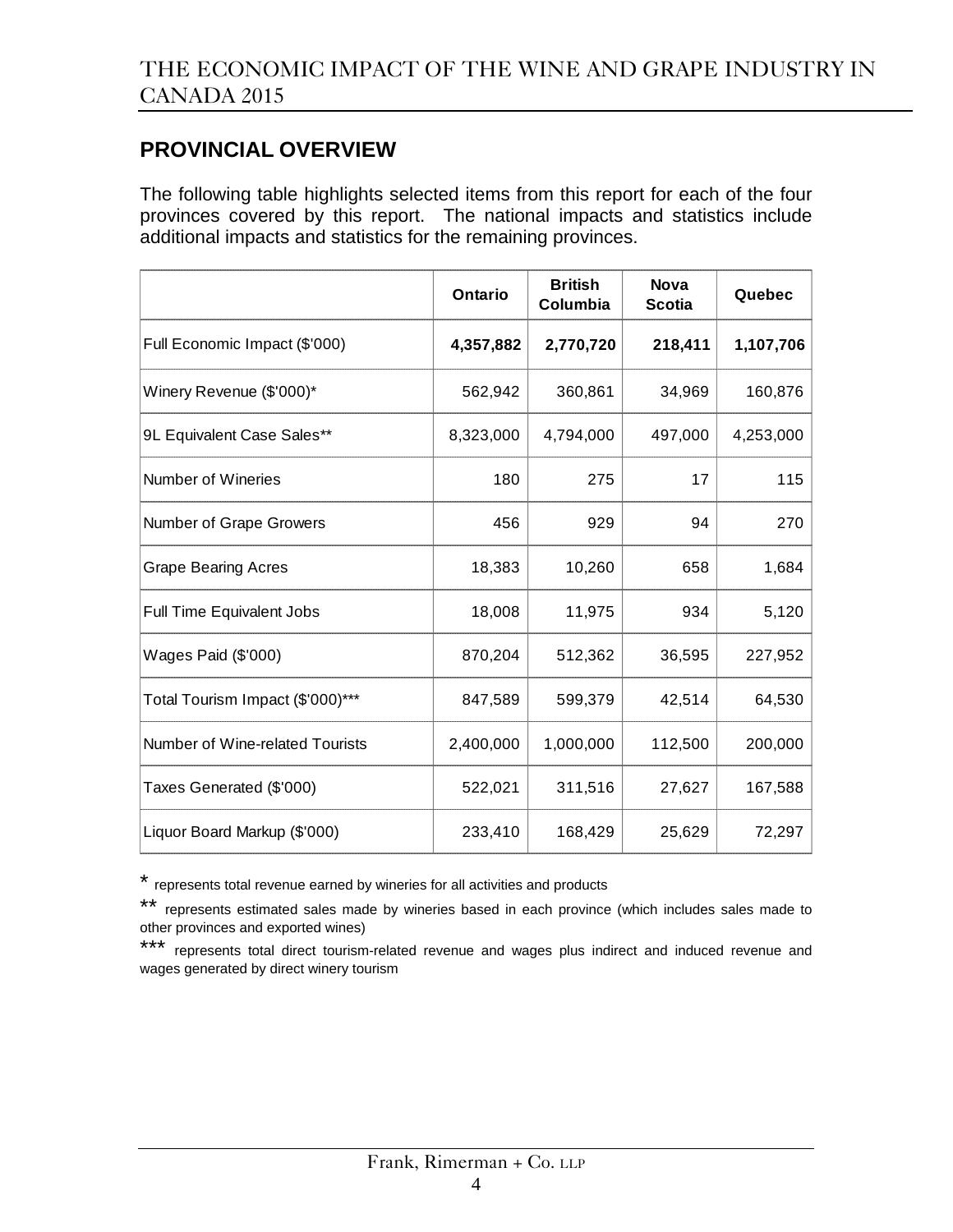### **EXECUTIVE SUMMARY**

#### *CANADA*

The Canadian wine and grape industry contributed to the Canadian economy business revenue of \$6.2 billion, tax revenues of \$1.1 billion and wages of over \$1.7 billion, totaling over \$9.0 billion of total economic impact, an increase of \$2.2 billion since 2011. This includes \$1.67 billion of indirect revenue and \$1.28 billion of induced revenue in 2015. The Canadian wine and grape industry supports a total of 37,382 full-time equivalent jobs through the economic impacts. An average bottle of Canadian wine sold generates approximately \$25.05 of business revenue, \$4.58 of tax revenue and \$6.91 of wages. For every \$1.00 spent on Canadian wine in Canada, \$3.42 in Gross Domestic Product (GDP) is generated across the country.

The Canadian wine industry has a long history dating back to the nineteenth century. The province of Ontario has the largest production of wine grapes and wine with a majority of vineyards located on the Niagara Peninsula, Prince Edward County and the Essex Pelee Island Coast. British Columbia is the second largest province with many wine regions including the Okanagan and Fraser Valleys. Nova Scotia and Québec are both much smaller, but have growing wine regions as well. This report focuses on the impacts of these four major provinces, but also estimates the economic impact of the overall Canadian wine industry.

The number of wineries in Canada grew from 476 in 2011 to 604 in 2015. The Canadian wine industry includes two large companies, Constellation Brands and Andrew Peller, Ltd., with a large portfolio of brands produced and sold across all provinces. Revenue from these two companies comprises a significant portion of total winery revenue in this report. Winery revenue and employment in Canada has maintained steady growth in recent years as noted in the table below.



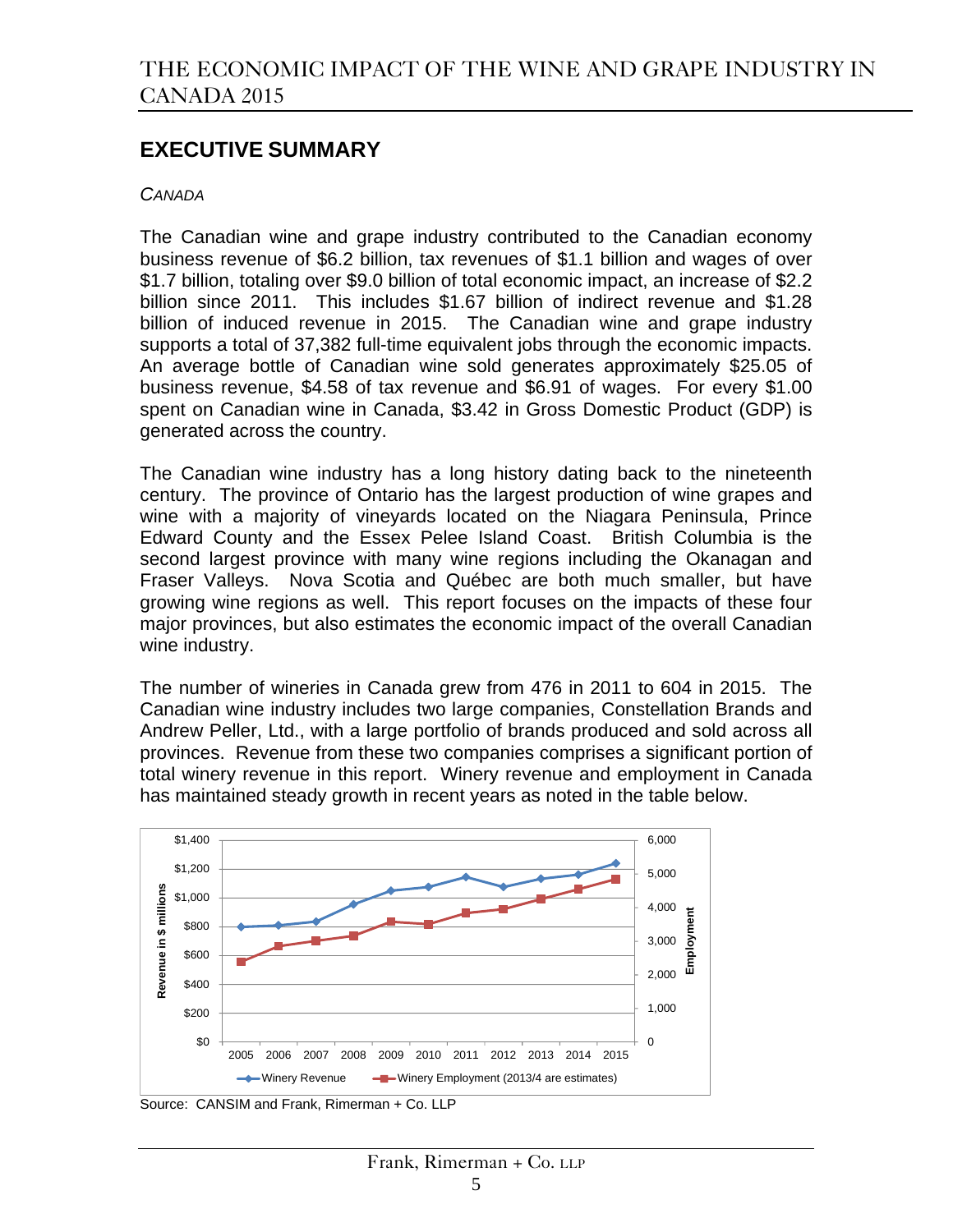In Canada, there are both national and provincial regulatory standards for the production of wine. This report breaks out the economic impacts into 100% Canadian and International Canadian Blended ("ICB") wine components. The 100% Canadian component includes all VQA wines (VQA is the appellation of origin system in Ontario and British Columbia), plus wines made from 100% Canadian agricultural product which are not classified as VQA wines. The ICB wines are those made with grapes from both Canada and other countries.

Canadians enjoy over 1.2 billion glasses, or 247 million bottles, of Canadian produced wine each year. Of that amount, 251 million glasses were 100% Canadian wine and 985 million glasses were ICB wines.

100% Canadian wines contributed to the Canadian economy business revenue of \$3.16 billion, tax revenues of \$428 million and wages of \$941 million, totaling \$4.53 billion of overall economic impact, an increase of nearly \$1 billion since 2011. ICB wines contributed to the Canadian economy business revenue of \$3.03 billion, tax revenues of \$705 million and wages of \$767 million, totaling \$4.51 billion of overall economic impact, an increase of over \$1 billion since 2011.

#### *ONTARIO*

The Ontario wine and grape industry contributed to the Ontario economy business revenue of \$2.97 billion, tax revenues of \$522 million and wages of \$870 million, totaling \$4.36 billion of overall economic impact, an increase of \$1.02 billion since 2011. The industry supports directly and indirectly over 18,000 full-time equivalent jobs. Ontario wineries generated approximately 8.3 million nine-litre equivalent case sales in 2015. Ontario is the largest wine producer of the Canadian provinces. Ontario produces a large volume of VQA wines and ICB wines, with ICB representing 75% of the volume of sales and VQA representing the remaining 25%. With 2.4 million annual visitors, the Ontario wine regions have developed a large and loyal tourist following, enhanced by the proximity of its major wine region to the popular worldwide tourist destination of Niagara Falls. The Niagara Peninsula is Ontario's largest wine growing region responsible for over 90% of Ontario's grape production, with other regions such as Prince Edward County and the Essex Pelee Island Coast responsible for the remaining 10%.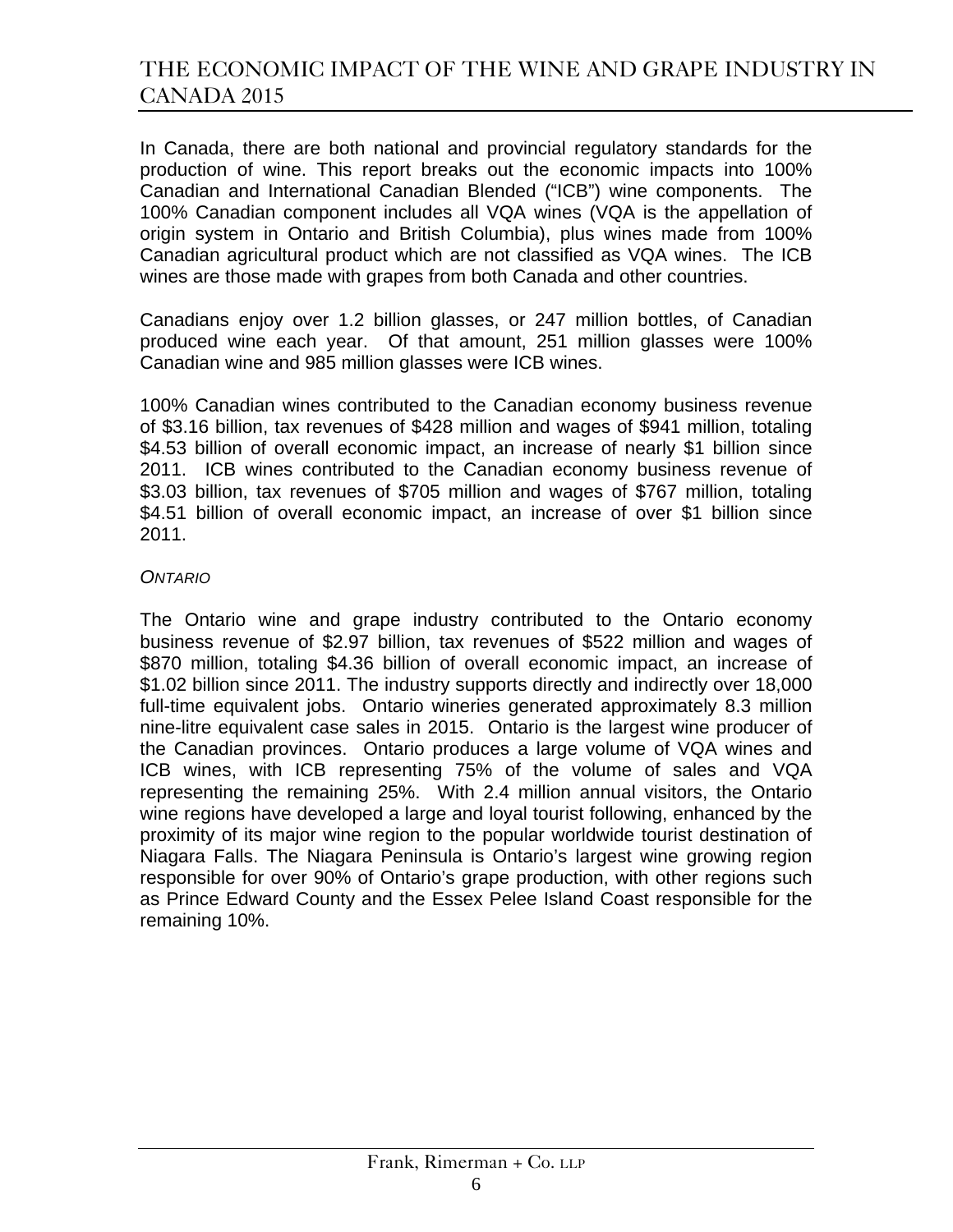### *BRITISH COLUMBIA*

The British Columbia wine and grape industry contributed to the British Columbia economy business revenue of \$1.95 billion, tax revenues of \$312 million and wages of \$512 million, totaling over \$2.77 billion of overall economic impact, an increase of nearly \$760 million since 2011. The industry supports directly and indirectly nearly 12,000 full-time equivalent jobs. British Columbia wineries generated nearly five million nine-litre equivalent case sales in 2015. Much like in Ontario, there is a strong focus on wines made from locally grown grapes in British Columbia. Wines produced in British Columbia carry the highest average bottle prices of any of the Canadian provinces. Estimated at one million annual visitors, wine tourism is significant and growing throughout British Columbia, particularly in the Okanagan Valley. Other major wine regions include Similkameen Valley, Fraser Valley, Vancouver Island and the Gulf Islands.

#### *NOVA SCOTIA*

The Nova Scotia wine and grape industry contributed to the Nova Scotia economy business revenue of \$154 million, tax revenues of \$27.6 million and wages of nearly \$37 million, totaling \$218 million of overall economic impact, an increase of over \$22 million since 2011. The industry supports directly and indirectly over 930 full-time equivalent jobs. Nova Scotia wineries generated approximately 500,000 nine-litre equivalent case sales in 2015. Nova Scotia's soil and mesoclimates create an environment to produce high quality wine grapes. The Nova Scotia wine industry is made up of several small producers most of which produce fewer than 10,000 cases annually.

#### *QUÉBEC*

The Québec wine and grape industry contributed to the Québec economy business revenue of \$712 million, tax revenues of \$168 million and wages of \$228 million, totaling \$1.1 billion of overall economic impact, an increase of over \$300 million since 2011. The industry supports directly and indirectly over 5,100 full-time equivalent jobs. Québec wineries generated approximately 4.25 million nine-litre equivalent case sales in 2015. Wineries in Québec produce a large amount of wine in relation to its producing vineyard acreage as the vast majority of wine produced in Québec is ICB wine. The majority of wineries in Québec represent small operations which produce 100% Canadian wine. Québec's wine tourism is currently relatively small but growing given its wine regions' proximity to heavily populated areas such as Montreal.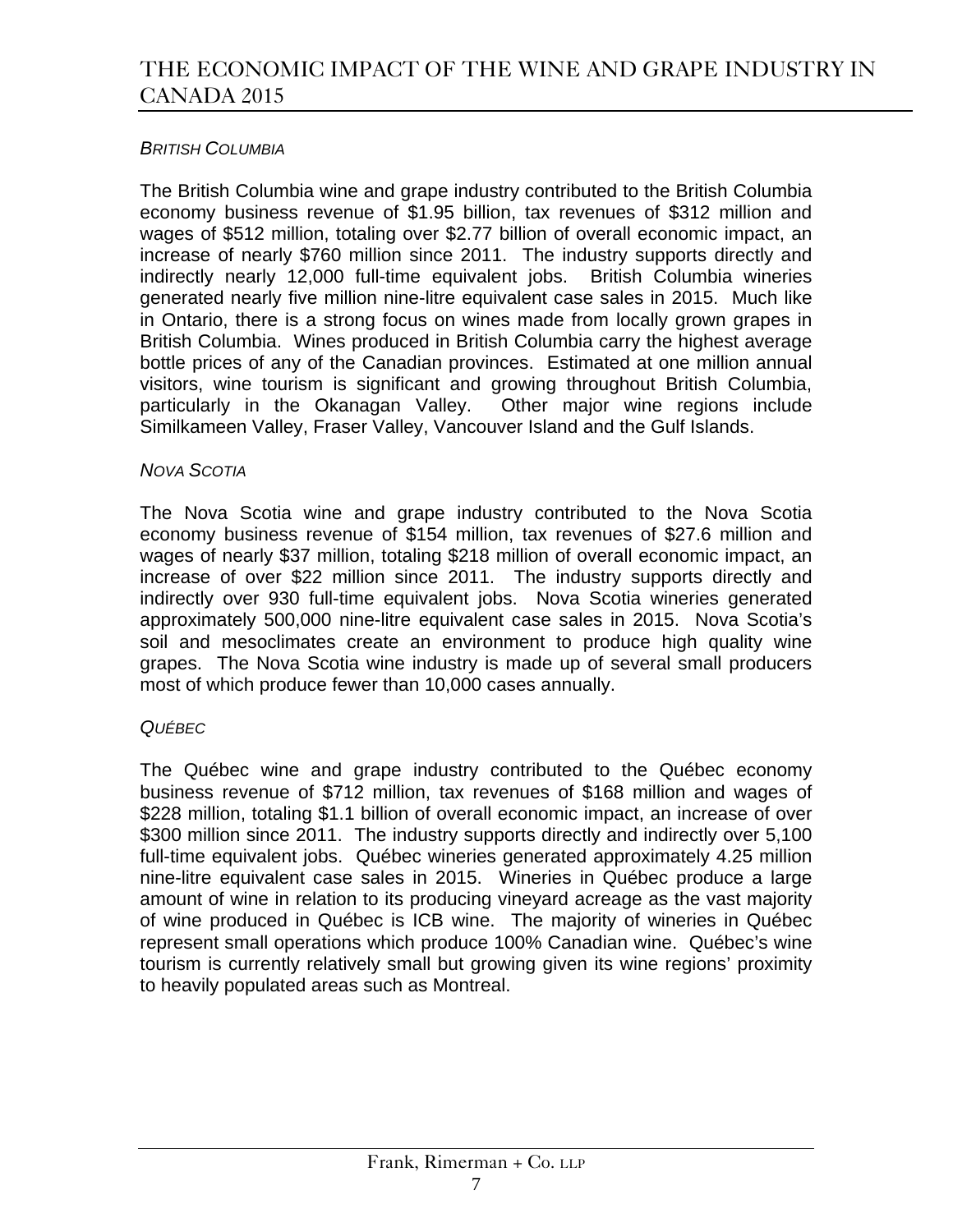# **CANADA**

### *SUMMARY TABLE*

|                                        |                     | <b>Canada Total</b> |               |
|----------------------------------------|---------------------|---------------------|---------------|
|                                        | 100% Canadian       |                     |               |
|                                        | Wine                | <b>ICB</b> Wine     | Total         |
| <b>Revenue:</b>                        |                     |                     |               |
| Winery Revenue                         | \$<br>519,893,000   | 721,645,000         | 1,241,538,000 |
| Liquor Board Revenue (Markup)          | 125,030,000         | 477,333,000         | 602,363,000   |
| Restaurant and Retail Revenue (Markup) | 164,443,000         | 136,169,000         | 300,612,000   |
| Wine Grape Sales                       | 90,351,000          | 41,917,000          | 132,268,000   |
| Tourism                                | 601,557,000         |                     | 601,557,000   |
| <b>Winery Suppliers</b>                | 56,864,000          | 196,326,000         | 253,190,000   |
| <b>Vineyard Suppliers</b>              | 32,093,000          | 13,269,000          | 45,362,000    |
| Vineyard Development                   | 9,776,000           | 5,425,000           | 15,201,000    |
| Trucking/Warehousing                   | 10,957,000          | 34,095,000          | 45,052,000    |
| Wine Research/Education/Consulting     | 9,185,000           |                     | 9,185,000     |
| Tax Revenues - Federal                 | 187,501,000         | 375,066,000         | 562,567,000   |
| Tax Revenues - Provincial              | 240,216,000         | 329,873,000         | 570,089,000   |
| Indirect (IMPLAN)                      | 837,547,000         | 831,710,000         | 1,669,257,000 |
| Induced (IMPLAN)                       | 705,616,000         | 575,496,000         | 1,281,112,000 |
| <b>Total Revenue</b>                   | \$<br>3,591,029,000 | 3,738,324,000       | 7,329,353,000 |
|                                        |                     |                     |               |
| Wages:                                 |                     |                     |               |
| <b>Wineries</b>                        | \$<br>114,216,000   | 152,567,000         | 266,783,000   |
| Liquor Boards                          | 27,381,000          | 100,277,000         | 127,658,000   |
| Restaurants and Retail stores          | 48,311,000          | 30,401,000          | 78,712,000    |
| Vineyard                               | 66,440,000          | 29,563,000          | 96,003,000    |
| Tourism                                | 227,318,000         |                     | 227,318,000   |
| <b>Winery Suppliers</b>                | 10,942,000          | 39,342,000          | 50,284,000    |
| <b>Vineyard Suppliers</b>              | 1,084,000           | 363,000             | 1,447,000     |
| Trucking/Warehousing                   | 1,409,000           | 4,111,000           | 5,520,000     |
| Wine Research/Education/Consulting     | 5,463,000           |                     | 5,463,000     |
| Indirect (IMPLAN)                      | 222,314,000         | 232,433,000         | 454,747,000   |
| Induced (IMPLAN)                       | 216,302,000         | 178,442,000         | 394,744,000   |
| <b>Total Wages</b>                     | \$<br>941,180,000   | 767,499,000         | 1,708,679,000 |
|                                        |                     |                     |               |
| <b>Total Impact</b>                    | \$<br>4,532,209,000 | 4,505,823,000       | 9,038,032,000 |
|                                        |                     |                     |               |
| Employment:                            |                     |                     |               |
| Wineries                               | 2,336               | 2,514               | 4,850         |
| Liquor Boards                          | 453                 | 1,841               | 2,294         |
| <b>Restaurants and Retail stores</b>   | 2,397               | 1,466               | 3,863         |
| Vineyard                               | 2,523               | 995                 | 3,518         |
| Tourism                                | 6,343               |                     | 6,343         |
| <b>Winery Suppliers</b>                | 176                 | 644                 | 820           |
| <b>Vineyard Suppliers</b>              | 25                  | 8                   | 33            |
| Trucking/Warehousing                   | 28                  | 81                  | 109           |
| Research/Education/Consulting          | 85                  |                     | 85            |
| Indirect (IMPLAN)                      | 4,011               | 4,057               | 8,068         |
| Induced (IMPLAN)                       | 4,053               | 3,346               | 7,399         |
| <b>Total Employment</b>                | 22,430              | 14,952              | 37,382        |
|                                        |                     |                     |               |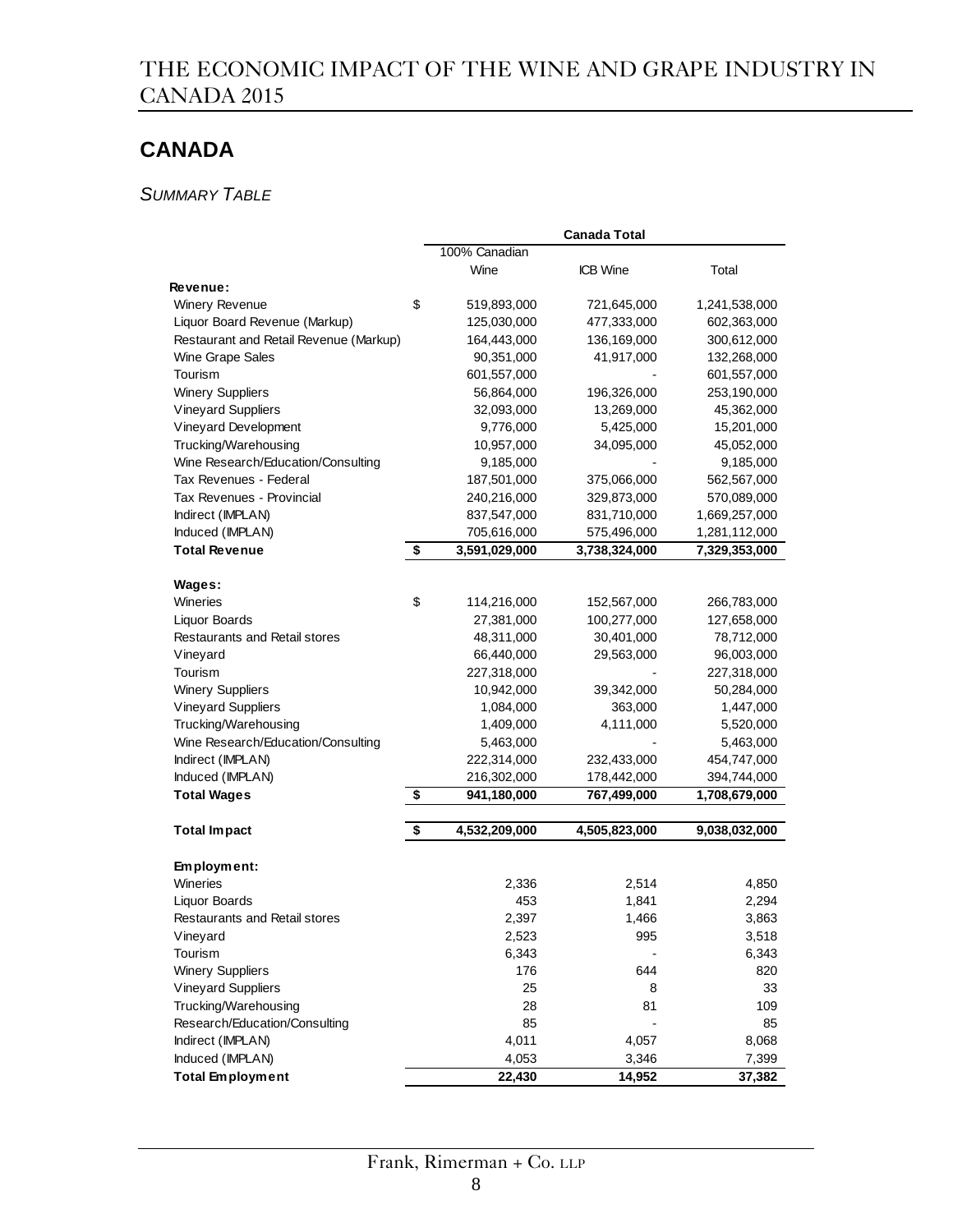### *GRAPE PRODUCTION*

In 2015, there were approximately 1,770 grape growers operating in Canada with a combined acreage of 31,100 grape-bearing acres (including wineries). Using a four-year average of grape production, approximately 95,674 tonnes of grapes were produced annually, while wine grape sales totaled \$132.3 million, or an average of \$1,382 per tonne. Approximately \$15.2 million in revenue was generated from vineyard development in Canada in 2015.

Most Canadian wineries and vineyards reported utilizing both full-time and seasonal vineyard employees for harvests and vineyard development as well as full-time positions for maintenance of grape-bearing acres and development of new vineyards yet to bear fruit. Based on surveys with wineries and vineyard owners and extrapolated based on the total provincial acreage, there were 3,518 full-time equivalent workers employed in the vineyards in both development and ongoing vineyard maintenance and development capacities for a total payroll of approximately \$96 million in 2015.

### *WINE SALES*

In 2015, there were approximately 604 wineries in Canada that sold over 20.6 million nine-litre equivalent cases of wine. Total winery revenue representing wine sales, wine kit sales and non-wine revenue such as merchandise, events, etc. was over \$1.24 billion. Wine sales were made through several channels including direct-to-consumers, direct-to-trade and through liquor boards and exports. Supporting that winery revenue was a total of 4,850 winery employees with total wages of \$266.8 million.

A portion of the overall Canadian wine sales were from 100% Canadian wines, which represented nearly 4.2 million cases of Canadian wine sold in 2015. Winery revenue associated with sales of 100% Canadian wines was \$519.9 million. Supporting that winery revenue was a total of 2,336 winery employees with total wages of \$114.2 million.

The remaining portion of overall Canadian wine revenue related to ICB wines. These wines represented over 16.4 million cases of wine sold in Canada in 2015. Winery revenue associated with sales of ICB wines was \$721.7 million. Supporting that winery revenue was a total of 2,514 winery employees with total wages of \$152.6 million.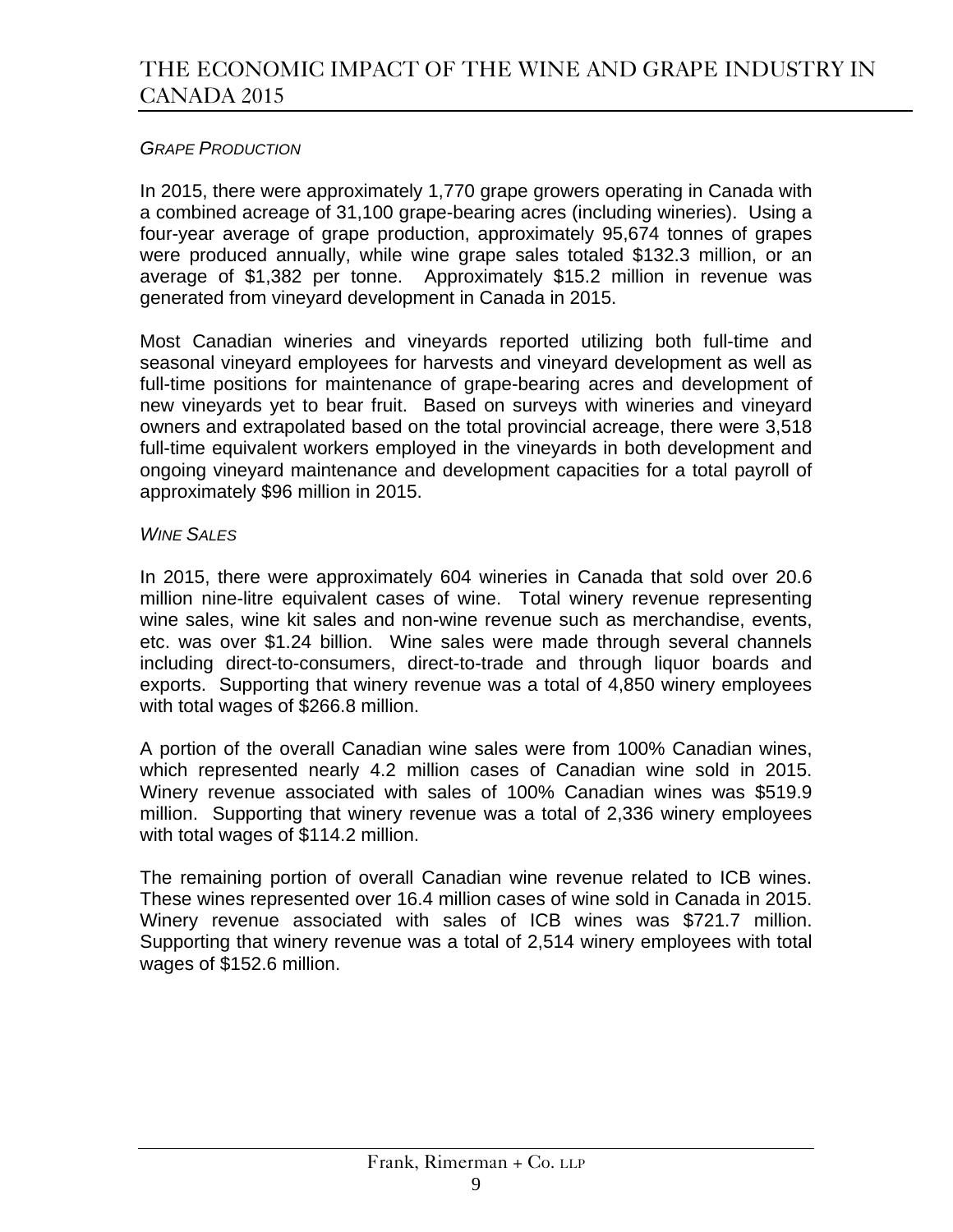In addition to the revenue generated directly by Canadian wineries there were also sales generated by each wine distribution channel. These represent the mark-up or margin each wine reseller generated on top of the wine sales from wineries through each respective distribution channel. Overall, \$903.0 million in additional revenue was generated by Liquor Control Boards, restaurants and retail stores in Canada from marking up the wine sold by Canadian wineries in 2015. \$423.6 million in excise and sales tax revenue was collected from the sale of Canadian wines. These additional profits and taxes were determined by using average channel mark-ups and tax rates provided by the Canadian Vintners Association (CVA), Liquor Boards and other provincial trade organizations.

#### *TAXES*

The wine and grape industry generates significant tax dollars, benefiting federal, provincial and local governments. Tax dollars are raised through sales taxes, excise taxes, income taxes, payroll taxes, property taxes and other business taxes and fees. Canada's wine, grape and allied industries paid \$562.6 million in federal taxes and \$570.1 million in provincial and local taxes in 2015.

| <b>Type of Tax</b>                   | <b>Total ('000s)</b> |           |
|--------------------------------------|----------------------|-----------|
| <b>Federal Tax Revenues</b>          |                      |           |
| Excise                               | \$                   | 91,624    |
| Income                               |                      | 248,489   |
| Consumption and Other                |                      | 222,454   |
| Total Federal Tax Revenues           | \$                   | 562,567   |
| <b>Provincial Tax Revenues</b>       |                      |           |
| Income                               | \$                   | 159,341   |
| Consumption                          |                      | 290,303   |
| Property                             |                      | 87,955    |
| Payroll and Other                    |                      | 32,490    |
| <b>Total Provincial Tax Revenues</b> | \$                   | 570,089   |
|                                      |                      |           |
| <b>Total Tax Revenues</b>            |                      | 1,132,656 |
|                                      |                      |           |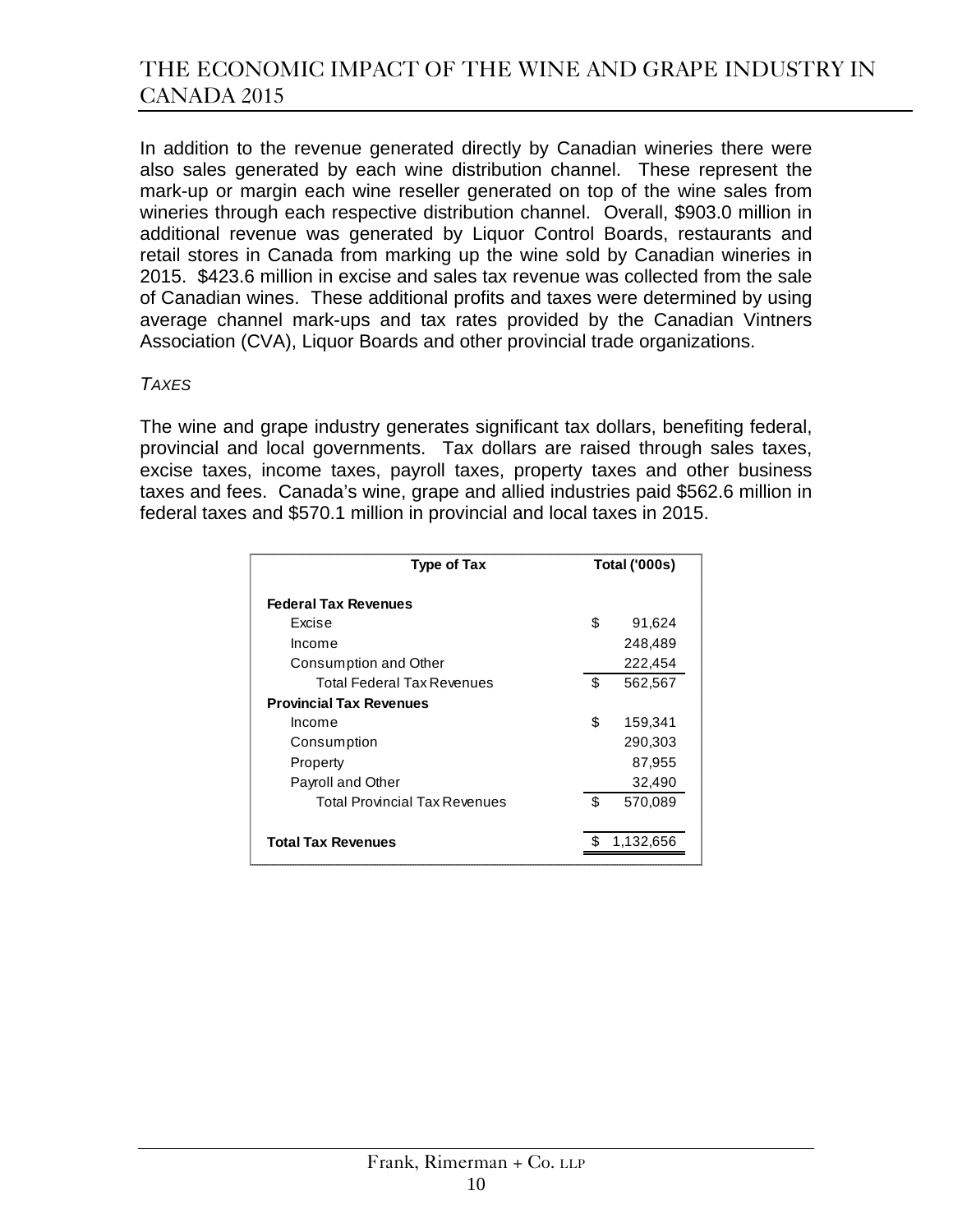### *TOURISM*

Tourism is a major factor in the overall Canadian wine and grape industry's impact on the economy. Canada wine industry tourism generated \$601.6 million in direct revenue for the broader Canadian economy in 2015. Approximately 3.7 million tourists visited Canadian wineries in 2015. Supporting these winery visitors are approximately 6,343 employees with total wages of roughly \$227.3 million. An additional \$563.9 million of indirect and induced revenue and \$161.2 million of indirect and induced wages were generated as a result of wine industry tourism. The entire impact of winery tourism was applied to 100% Canadian wines as the primary focus of winery tourism is VQA and other 100% Canadian wines. As a result, no tourism impact was attributed to ICB wines.

### *WINERY AND VINEYARD SUPPLIERS*

There are a number of suppliers or distributors of winemaking equipment, supplies and services throughout the Canadian wine regions. Many different types of small businesses exist all over Canada that supply the wine and grape industry as a portion of their overall business. Furthermore, many large multinational winery supply companies have sales offices in Canada. Some of the winery supply companies include bottles/glass, capsule/closure, chemical, label, cooperage and carton producers. As the Canadian wine industry continues to grow, so will the number of ancillary businesses that supply the industry.

As noted in the methodology section, this report utilized more complete supplier information than the 2011 report. The research indicated that there were 820 fulltime equivalent employees focused on supplying the wine industry in Canada in 2015. Total winery supplier revenue in 2015 was \$253.2 million while wages accounted for \$50.3 million. Supplier revenue and wage data were allocated to 100% Canadian wine and ICB wine based on percentage of wine sales volume. In the 2011 report, supplier revenue and wages were allocated based on percentage of wine sales dollars. This resulted in a larger relative allocation to ICB wine and a smaller allocation to 100% Canadian wine.

There were an additional 108 employees working for trucking, shipping and warehousing services suppliers focused on the wine and grape industry in Canada. Total wine-related trucking, shipping and warehousing revenue was \$45.1 million in Canada in 2015 while wages accounted for \$5.5 million. Similar to the other winery suppliers, the allocation to 100% Canadian wine and ICB wine was made based on percentage of wine sales volume.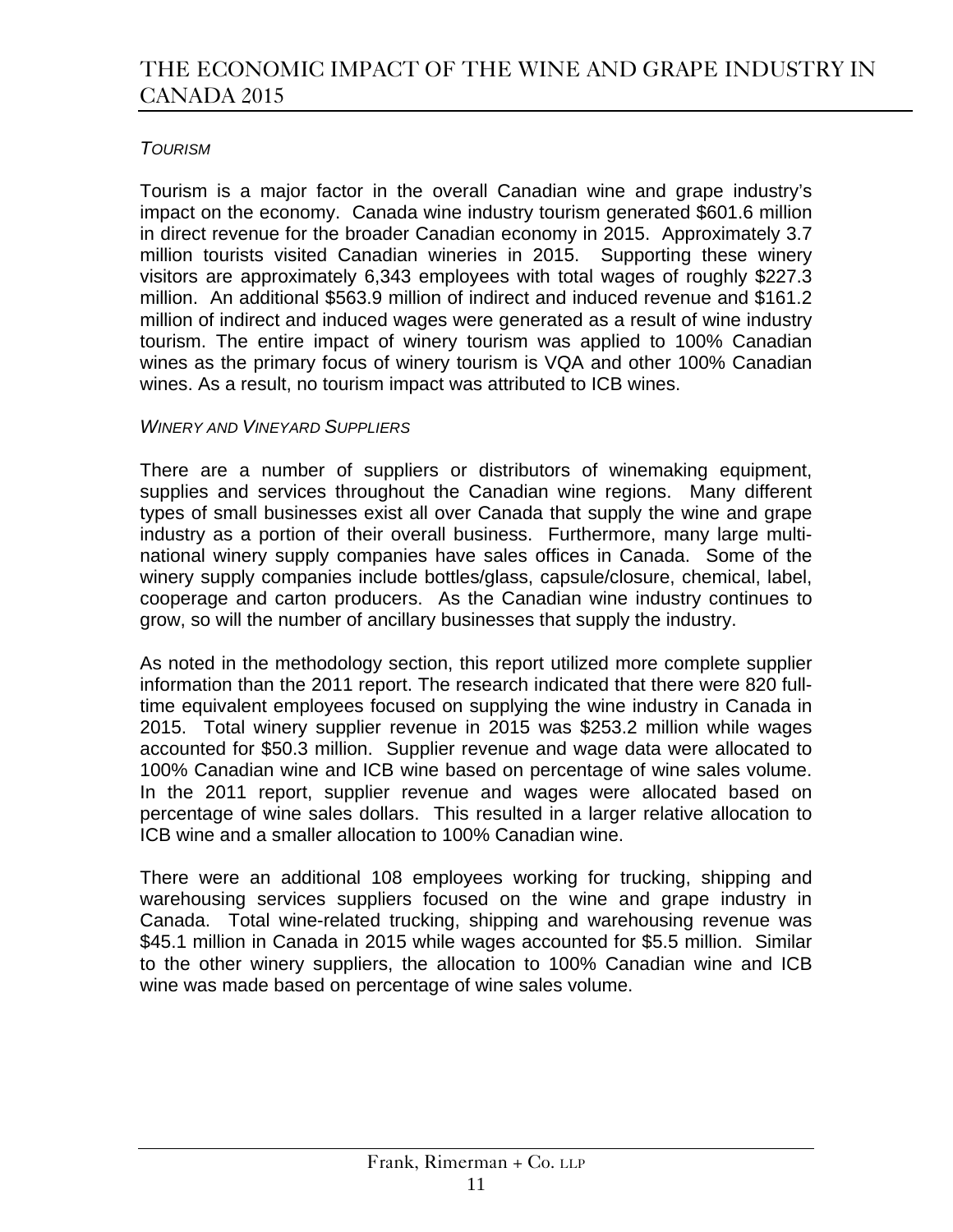Surveys of wineries and vineyards in Canada indicated there were several vineyard supply companies supplying the country's wine and grape industry. These include companies selling vines, trellises, vineyard equipment, vineyard consulting services, and the like. There were approximately 33 full-time equivalent employees working at these vineyard suppliers in Canada in 2015. Revenue generated from these suppliers was \$45.4 million while wages were \$1.45 million. These amounts were allocated to 100% Canadian wine and ICB wine based on the portion of vineyard tonnage used in 100% Canadian wine versus ICB wine.

#### *EDUCATION AND RESEARCH*

There are also a number of research and educational institutions in Canada that focus on or provide some wine or vineyard-related education, consulting or research. There was roughly \$9.2 million in funding or grant revenue for wine and vineyard-focused research and educational activities in 2015. With a total of 85 full-time equivalent employees and wages totaling \$5.5 million, the Canadian wine and grape industries have a significant resource to help improve crop and product quality.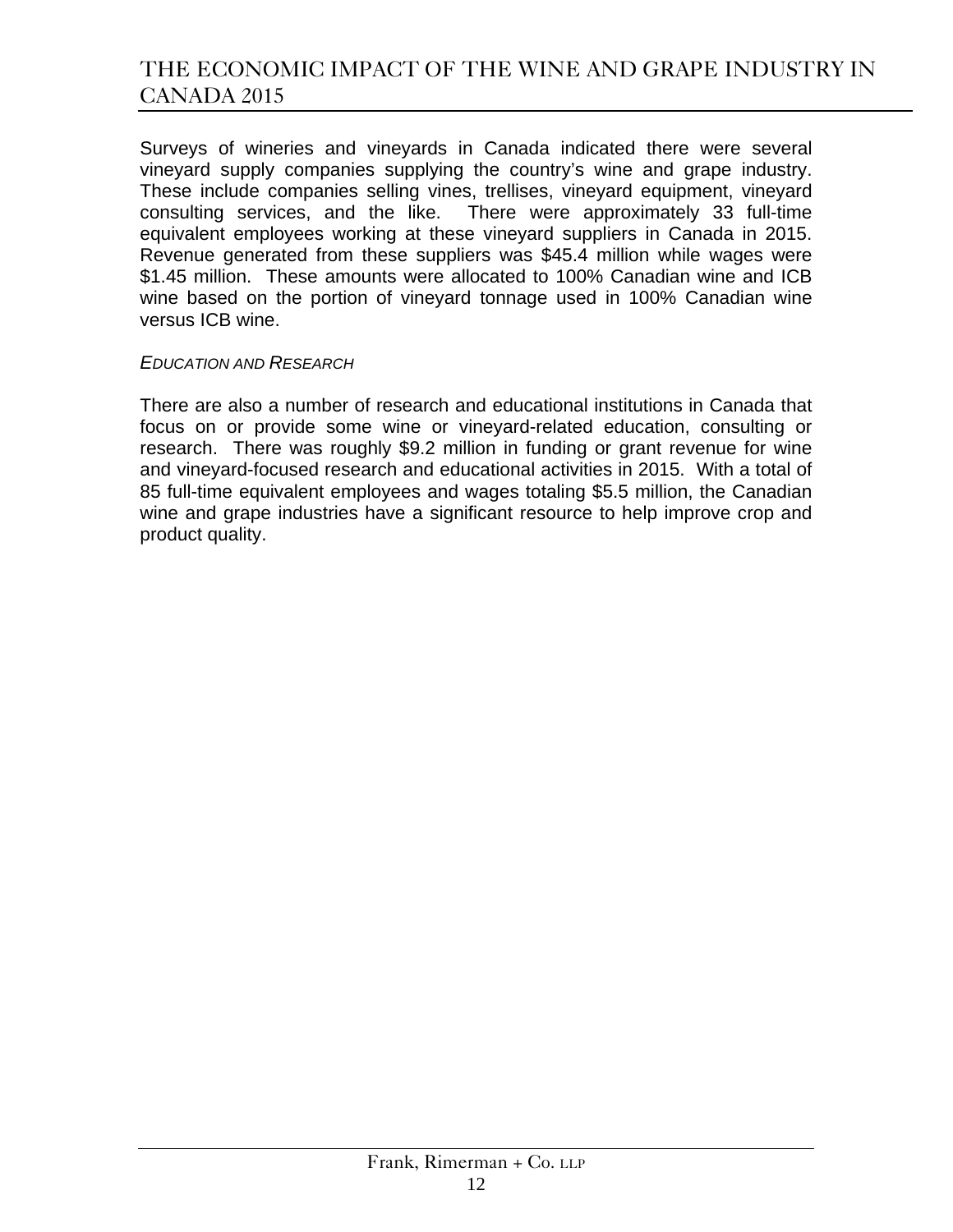# **ONTARIO**

*SUMMARY TABLE*

|                                        |                     | Ontario         |               |
|----------------------------------------|---------------------|-----------------|---------------|
|                                        | 100% Canadian       |                 |               |
|                                        | Wine                | <b>ICB</b> Wine | Total         |
| Revenue:                               |                     |                 |               |
| <b>Winery Revenue</b>                  | \$<br>262,549,000   | 300,393,000     | 562,942,000   |
| Liquor Board Revenue (Markup)          | 76,115,000          | 157,295,000     | 233,410,000   |
| Restaurant and Retail Revenue (Markup) | 64,953,000          | 21,471,000      | 86,424,000    |
| <b>Wine Grape Sales</b>                | 42,492,000          | 36,194,000      | 78,686,000    |
| Tourism                                | 311,343,000         |                 | 311,343,000   |
| <b>Winery Suppliers</b>                | 34,110,000          | 102,314,000     | 136,424,000   |
| <b>Vineyard Suppliers</b>              | 13,737,000          | 11,701,000      | 25,438,000    |
| Vineyard Development                   | 5,820,000           | 4,957,000       | 10,777,000    |
| Trucking/Warehousing                   | 3,854,000           | 11,561,000      | 15,415,000    |
| Wine Research/Education/Consulting     | 4,557,000           |                 | 4,557,000     |
| Tax Revenues - Federal                 | 105,622,000         | 158,253,000     | 263,875,000   |
| Tax Revenues - Provincial              | 130,459,000         | 127,687,000     | 258,146,000   |
| Indirect (IMPLAN)                      | 467,568,000         | 394,302,000     | 861,870,000   |
| Induced (IMPLAN)                       | 422,722,000         | 215,649,000     | 638,371,000   |
| <b>Total Revenue</b>                   | \$<br>1,945,901,000 | 1,541,777,000   | 3,487,678,000 |
|                                        |                     |                 |               |
| Wages:                                 |                     |                 |               |
| Wineries                               | \$<br>75,623,000    | 94,193,000      | 169,816,000   |
| Liquor Boards                          | 16,845,000          | 25,444,000      | 42,289,000    |
| Restaurants and Retail stores          | 19,603,000          | 6,314,000       | 25,917,000    |
| Vineyard                               | 29,879,000          | 25,449,000      | 55,328,000    |
| Tourism                                | 124,716,000         |                 | 124,716,000   |
| <b>Winery Suppliers</b>                | 5,962,000           | 17,883,000      | 23,845,000    |
| <b>Vineyard Suppliers</b>              | 338,000             | 288,000         | 626,000       |
| Trucking/Warehousing                   | 538,000             | 1,613,000       | 2,151,000     |
| Wine Research/Education/Consulting     | 2,295,000           |                 | 2,295,000     |
| Indirect (IMPLAN)                      | 124,669,000         | 104,905,000     | 229,574,000   |
| Induced (IMPLAN)                       | 128,153,000         | 65,494,000      | 193,647,000   |
| <b>Total Wages</b>                     | \$<br>528,621,000   | 341,583,000     | 870,204,000   |
|                                        |                     |                 |               |
| <b>Total Impact</b>                    | \$<br>2,474,522,000 | 1,883,360,000   | 4,357,882,000 |
|                                        |                     |                 |               |
| Employment:                            |                     |                 |               |
| Wineries                               | 1,399               | 1,564           | 2,963         |
| Liquor Boards                          | 243                 | 366             | 609           |
| <b>Restaurants and Retail stores</b>   | 970                 | 312             | 1,282         |
| Vineyard                               | 1,028               | 875             | 1,903         |
| Tourism                                | 3,214               |                 | 3,214         |
| <b>Winery Suppliers</b>                | 93                  | 278             | 371           |
| <b>Vineyard Suppliers</b>              | 7                   | 6               | 13            |
| Trucking/Warehousing                   | 11                  | 33              | 44            |
| Research/Education/Consulting          | 30                  |                 | 30            |
| Indirect (IMPLAN)                      | 2,211               | 1,811           | 4,022         |
| Induced (IMPLAN)                       | 2,355               | 1,202           | 3,557         |
| <b>Total Employment</b>                | 11,561              | 6,447           | 18,008        |
|                                        |                     |                 |               |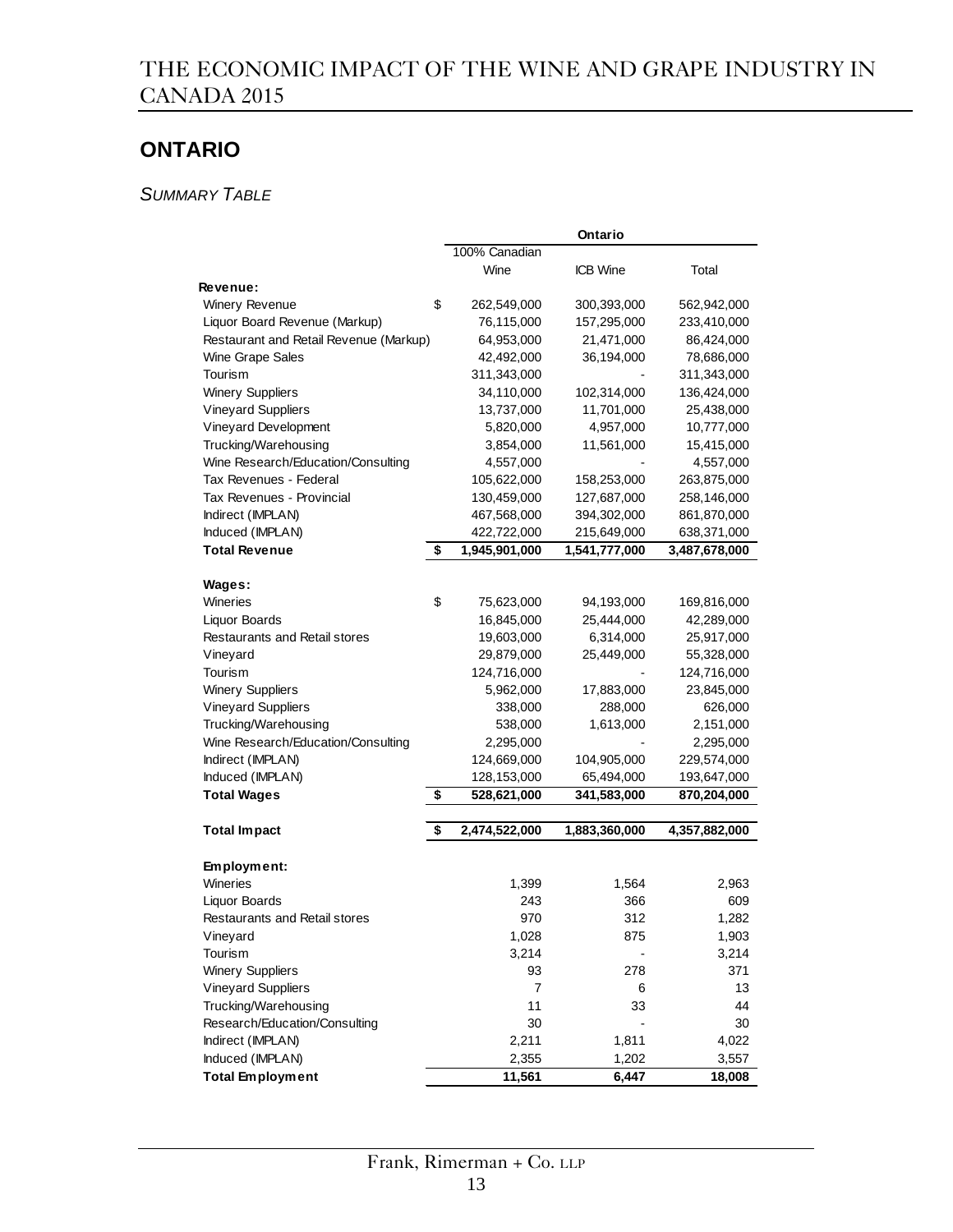### *OVERALL ECONOMIC IMPACT*

The Ontario wine and grape industry contributed to the Ontario economy business revenue of \$2.97 billion, tax revenues of \$522 million, and wages of \$870 million, totaling \$4.36 billion of overall economic impact, an increase of \$1.02 billion since 2011. This includes \$862 million of indirect revenue and \$638 million of induced revenue. An average bottle of Ontario wine sold generates \$29.69 of business revenue, \$5.23 of tax revenue and \$8.71 of wages. For every \$1.00 spent on Canadian wine in Ontario, \$3.95 in GDP is generated across the province.

#### *GRAPE PRODUCTION*

In 2015, there were approximately 456 grape growers operating in Ontario with a combined acreage of 18,383 grape-bearing acres (including wineries). Using a four-year average of grape production, approximately 64,226 tonnes of grapes were produced annually while wine grape sales totaled \$78.7 million, or an average of \$1,225 per tonne. Approximately \$10.8 million in revenue was generated from vineyard development in Ontario in 2015. Ontario is the largest wine grape producing province in Canada, in terms of acreage, tonnage and wine grape sales. Based on surveys of wineries and vineyards, average vineyard maintenance costs were roughly \$4,400 per acre annually.

Most Ontario wineries and vineyards reported utilizing both full-time and seasonal vineyard employees for harvests and vineyard development as well as full-time positions for maintenance of grape-bearing acres and development of new vineyards yet to bear fruit. Based on surveys with wineries and vineyard owners and extrapolated based on the total provincial acreage, there were 1,903 full-time equivalent workers employed in the vineyards in both development and ongoing vineyard maintenance and development capacities for a total payroll of approximately \$55.3 million in 2015. Since approximately 54% of annual vineyard tonnage supplies grapes for 100% Canadian wine and the remainder goes into ICB wine, jobs and wages were attributed to 100% Canadian wine and ICB wine based on this ratio.

#### *WINE SALES*

In 2015, there were approximately 180 wineries in Ontario that sold over 8.3 million nine-litre equivalent cases of wine. Total winery revenue representing wine sales, wine kit sales and non-wine revenue such as merchandise, events, etc. was \$562.9 million. Wine sales were made through several channels including direct-to-consumers, direct-to-trade and through liquor boards and exports. Supporting that winery revenue was a total of 2,963 winery employees with total wages of \$169.8 million.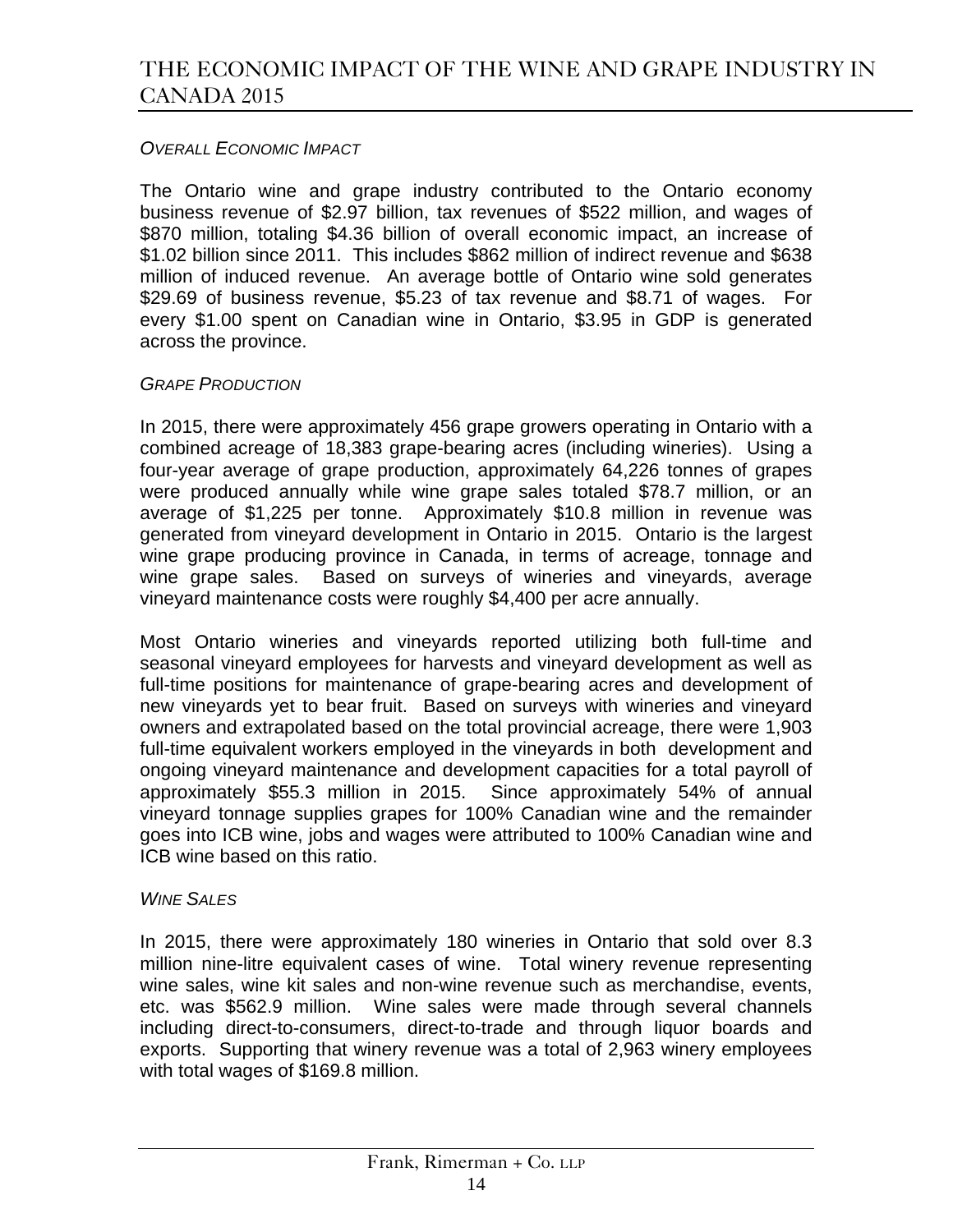A portion of the overall Ontario wine sales were from 100% Canadian wines, which represented nearly 2.1 million cases of Ontario wine sold in 2015. Winery revenue associated with sales of 100% Canadian wines was \$262.5 million. Supporting that winery revenue was a total of 1,399 winery employees with total wages of \$75.6 million. The remaining portion of overall Ontario wine revenue related to ICB wines, which represented over 6.2 million cases of wine sold in Ontario in 2015. Winery revenue associated with sales of ICB wines was \$300.4 million. Supporting that winery revenue was a total of 1,564 winery employees with total wages of \$94.2 million.

In addition to the revenue generated directly by Ontario wineries there were sales generated by each wine distribution channel. These represent the mark-up or margin each wine reseller generated on top of the wine sales from wineries through each respective distribution channel. Overall, \$320 million in additional revenue was generated by the Liquor Control Board of Ontario (LCBO), restaurants and retail stores in Ontario from marking up the wine sold by Ontario wineries in 2015. \$150.3 million in excise and sales tax revenue was collected from the sale of Ontario wines. These additional profits and taxes were determined by using average channel mark-ups and tax rates provided by the LCBO.

#### *TAXES*

The wine and grape industry generates significant tax dollars, benefiting federal, provincial and local governments. Tax dollars are raised through sales taxes, excise taxes, income taxes, payroll taxes, property taxes and other business taxes and fees. Ontario's wine, grape and allied industries paid \$263.9 million in federal taxes and \$258.1 million in provincial and local taxes and in 2015.

| Type of Tax                          |    | <b>Total ('000s)</b> |
|--------------------------------------|----|----------------------|
| <b>Federal Tax Revenues</b>          |    |                      |
| Excise                               | \$ | 34,830               |
| Income                               |    | 130,293              |
| Consumption and Other                |    | 98,752               |
| Total Federal Tax Revenues           | \$ | 263,875              |
| <b>Provincial Tax Revenues</b>       |    |                      |
| Income                               | \$ | 83,549               |
| Consumption                          |    | 111,444              |
| Property                             |    | 46,119               |
| Payroll and Other                    |    | 17,034               |
| <b>Total Provincial Tax Revenues</b> | \$ | 258,146              |
|                                      |    |                      |
| <b>Total Tax Revenues</b>            |    | 522,02'              |
|                                      |    |                      |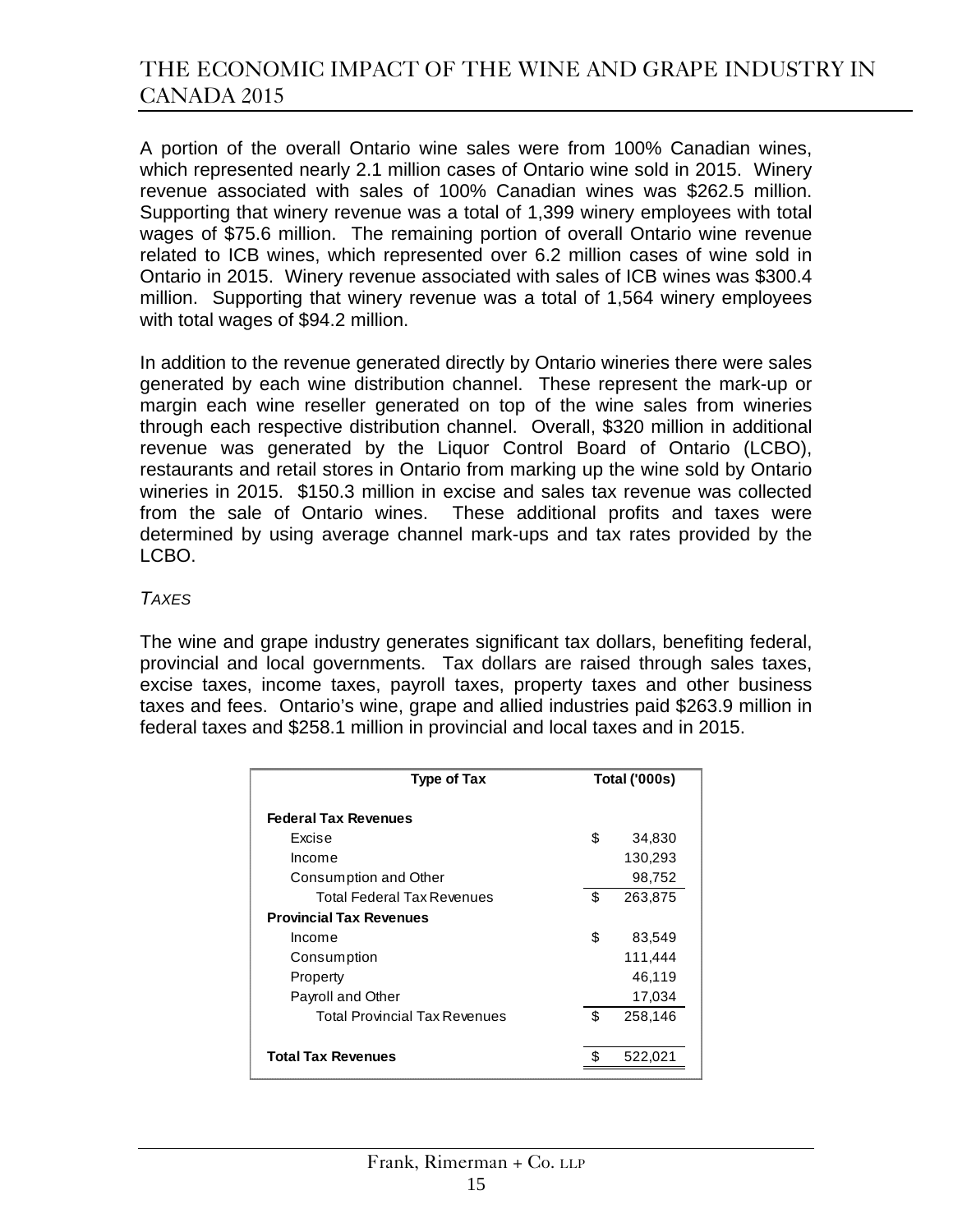### *TOURISM*

Tourism is a major factor in the overall Canadian and Ontario wine and grape industry's overall impact on the economy. Ontario wine industry tourism generated \$311.3 million in revenue for the broader Ontario economy in 2015. Approximately 2.4 million tourists visited Ontario wineries in 2015. Supporting these winery visitors are approximately 3,214 employees with total wages of roughly \$124.7 million. An additional \$320.2 million of indirect and induced revenue and \$91.3 million of indirect and induced wages were generated as a result of wine industry tourism. The entire impact of winery tourism was applied to 100% Canadian wines as the primary focus of winery tourism is VQA and other 100% Canadian wines. As a result, no tourism impact was attributed to ICB wines.

### *WINERY AND VINEYARD SUPPLIERS*

There are a number of suppliers or distributors of winemaking equipment, supplies and services in Ontario. Many different types of small businesses exist in Ontario (and all over Canada) that supply the wine and grape industry as a portion of their overall business. Furthermore, many large, multi-national winery supply companies have sales offices in Canada. Some of the winery supply companies include bottle/glass, capsule/closure, chemical, label, cooperage and carton producers. As the Ontario and Canadian wine industry continues to grow, so will the number of ancillary businesses that supply the industry.

There were 371 full-time equivalent employees focused on supplying the wine industry in Ontario in 2015. Total winery supplier revenue in 2015 was \$136.4 million while wages accounted for \$23.8 million. Supplier revenue and wage data were allocated to 100% Canadian wine and ICB wine based on percentage of wine sales volume.

There were an additional 44 employees working for several trucking, shipping and warehousing services suppliers focused on the wine and grape industry in Ontario. Total wine-related trucking, shipping and warehousing revenue was \$15.4 million in Ontario in 2015 while wages accounted for \$2.2 million. Similar to the other winery suppliers, the allocation to 100% Canadian wine and ICB wine was made based on percentage of wine sales volume.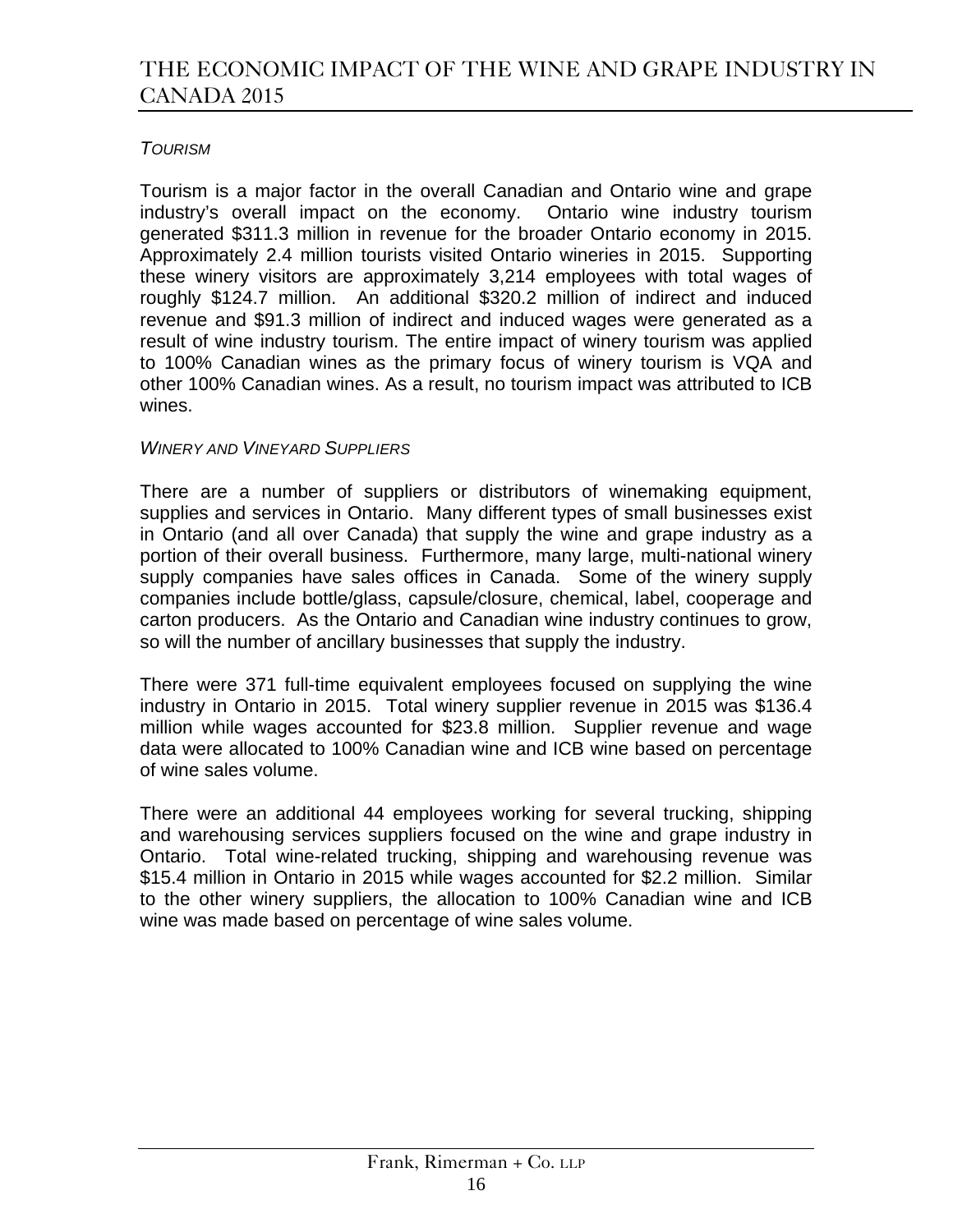Surveys of wineries and vineyards in Ontario indicated there were several vineyard supply companies supplying the province's grape industry. These include companies selling vines, trellises, vineyard equipment, vineyard consulting services, and the like. There were 13 full-time equivalent employees working at these vineyard suppliers in Ontario in 2011. Revenue generated from the suppliers was \$25.4 million while wages were \$0.6 million. These amounts were allocated to 100% Canadian wine and ICB wine based on the portion of vineyard tonnage used in 100% Canadian wine versus ICB wine.

#### *EDUCATION AND RESEARCH*

There are also research and educational institutions in Ontario that focus on or provide some wine or vineyard-related education, consulting or research. There was roughly \$4.6 million in funding or grant revenue for wine and vineyardfocused research and educational activities. With a total of 30 full-time equivalent employees and wages totaling \$2.3 million, the Ontario wine and grape industries have a significant resource to help improve crop and product quality.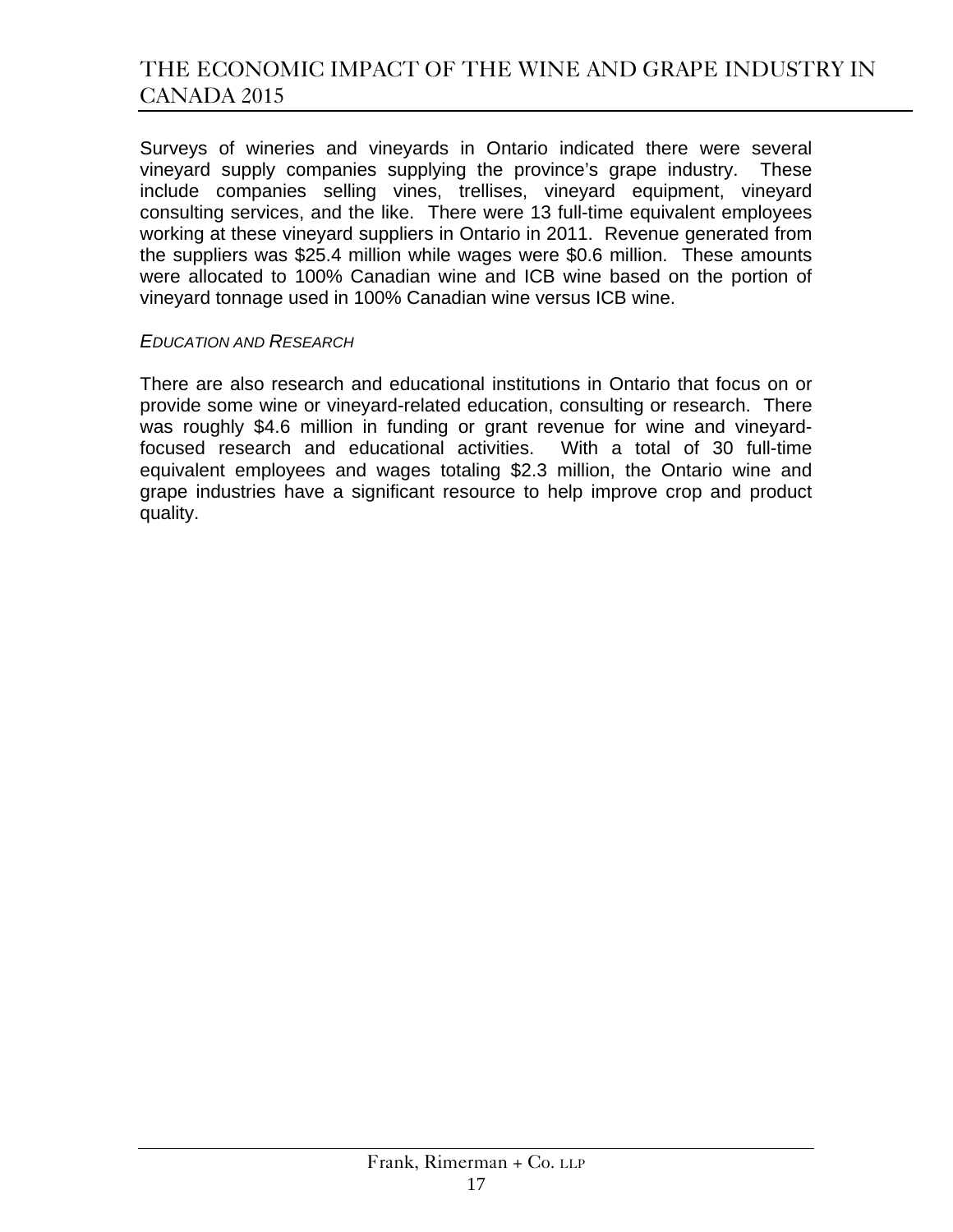# **BRITISH COLUMBIA**

*SUMMARY TABLE*

|                                        | <b>British Columbia</b> |               |                 |               |
|----------------------------------------|-------------------------|---------------|-----------------|---------------|
|                                        |                         | 100% Canadian |                 |               |
|                                        |                         | Wine          | <b>ICB</b> Wine | Total         |
| Revenue:                               |                         |               |                 |               |
| <b>Winery Revenue</b>                  | \$                      | 199,758,000   | 161,103,000     | 360,861,000   |
| Liquor Board Revenue (Markup)          |                         | 31,379,000    | 137,050,000     | 168,429,000   |
| Restaurant and Retail Revenue (Markup) |                         | 87,053,000    | 48,220,000      | 135,273,000   |
| Wine Grape Sales                       |                         | 41,518,000    | 5,723,000       | 47,241,000    |
| Tourism                                |                         | 245,983,000   |                 | 245,983,000   |
| <b>Winery Suppliers</b>                |                         | 20,127,000    | 45,826,000      | 65,953,000    |
| <b>Vineyard Suppliers</b>              |                         | 11,376,000    | 1,568,000       | 12,944,000    |
| Vineyard Development                   |                         | 3,392,000     | 468,000         | 3,860,000     |
| Trucking/Warehousing                   |                         | 5,915,000     | 13,468,000      | 19,383,000    |
| Wine Research/Education/Consulting     |                         | 2,886,000     |                 | 2,886,000     |
| Tax Revenues - Federal                 |                         | 65,727,000    | 86,657,000      | 152,384,000   |
| Tax Revenues - Provincial              |                         | 86,069,000    | 73,063,000      | 159,132,000   |
| Indirect (IMPLAN)                      |                         | 304,657,000   | 178,365,000     | 483,022,000   |
| Induced (IMPLAN)                       |                         | 236,475,000   | 164,532,000     | 401,007,000   |
| <b>Total Revenue</b>                   | \$                      | 1,342,315,000 | 916,043,000     | 2,258,358,000 |
|                                        |                         |               |                 |               |
| Wages:                                 |                         |               |                 |               |
| Wineries                               | \$                      | 20,646,000    | 41,327,000      | 61,973,000    |
| Liquor Boards                          |                         | 6,294,000     | 10,061,000      | 16,355,000    |
| Restaurants and Retail stores          |                         | 25,226,000    | 11,851,000      | 37,077,000    |
| Vineyard                               |                         | 29,846,000    | 4,114,000       | 33,960,000    |
| Tourism                                |                         | 87,908,000    |                 | 87,908,000    |
| <b>Winery Suppliers</b>                |                         | 4,389,000     | 9,992,000       | 14,381,000    |
| <b>Vineyard Suppliers</b>              |                         | 542,000       | 75,000          | 617,000       |
| Trucking/Warehousing                   |                         | 825,000       | 1,879,000       | 2,704,000     |
| Wine Research/Education/Consulting     |                         | 1,590,000     |                 | 1,590,000     |
| Indirect (IMPLAN)                      |                         | 80,375,000    | 49,373,000      | 129,748,000   |
| Induced (IMPLAN)                       |                         | 73,812,000    | 52,237,000      | 126,049,000   |
| <b>Total Wages</b>                     | \$                      | 331,453,000   | 180,909,000     | 512,362,000   |
| <b>Total Impact</b>                    | \$                      | 1,673,768,000 | 1,096,952,000   | 2,770,720,000 |
|                                        |                         |               |                 |               |
| Employment:                            |                         |               |                 |               |
| Wineries                               |                         | 427           | 699             | 1,126         |
| Liquor Boards                          |                         | 117           | 188             | 305           |
| Restaurants and Retail stores          |                         | 1,253         | 570             | 1,823         |
| Vineyard                               |                         | 868           | 120             | 988           |
| Tourism                                |                         | 2,615         |                 | 2,615         |
| <b>Winery Suppliers</b>                |                         | 73            | 167             | 240           |
| <b>Vineyard Suppliers</b>              |                         | 13            | 2               | 15            |
| Trucking/Warehousing                   |                         | 16            | 35              | 51            |
| Research/Education/Consulting          |                         | 22            |                 | 22            |
| Indirect (IMPLAN)                      |                         | 1,490         | 876             | 2,366         |
| Induced (IMPLAN)                       |                         | 1,426         | 998             | 2,424         |
| <b>Total Employment</b>                |                         | 8,320         | 3,655           | 11,975        |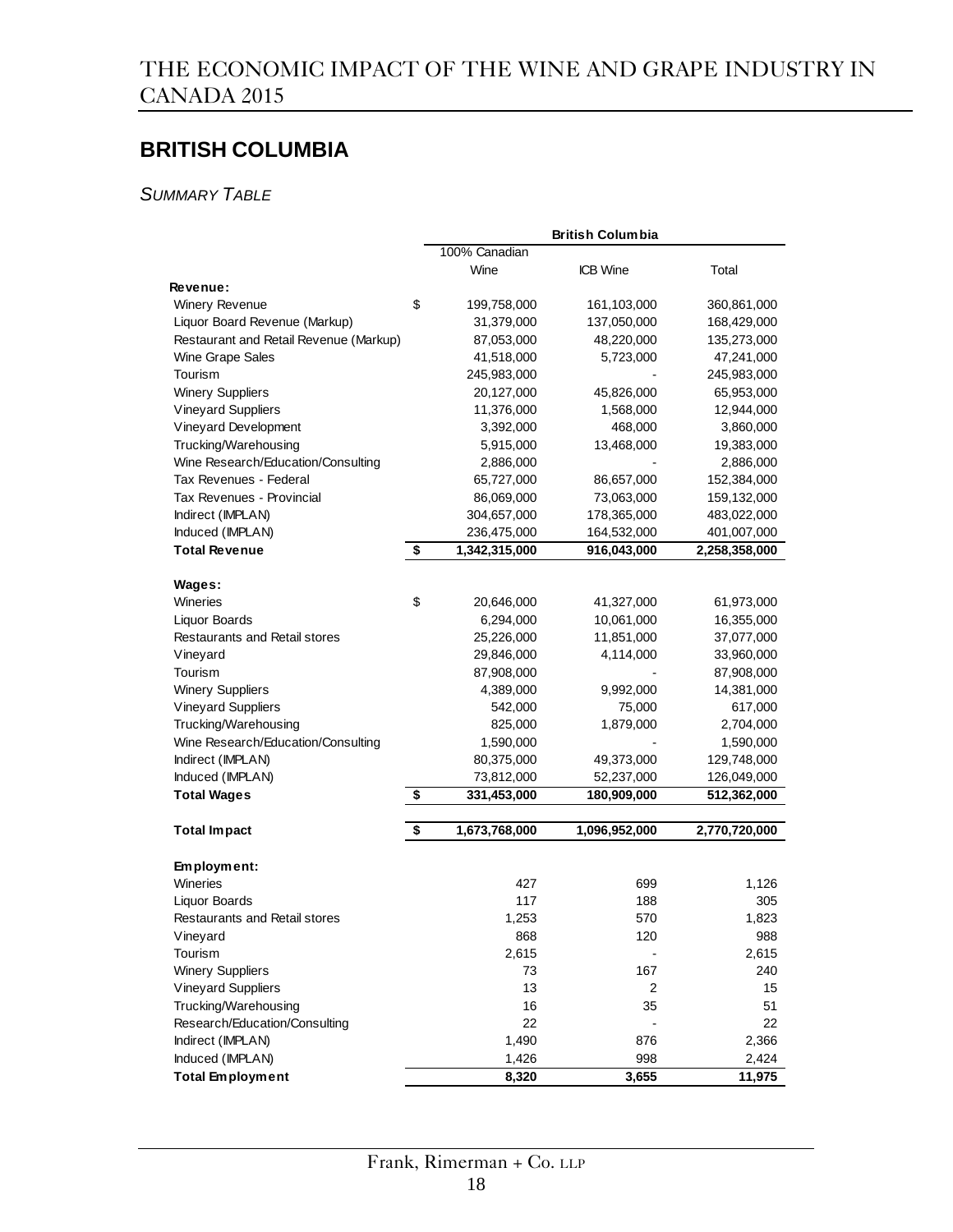### *OVERALL ECONOMIC IMPACT*

The British Columbia wine and grape industry contributed to the British Columbia economy business revenue of \$1.95 billion, tax revenues of \$312 million, and wages of \$512 million, totaling over \$2.77 billion of overall economic impact, an increase of nearly \$760 million since 2011. This includes \$483 million of indirect revenue and \$401 million of induced revenue. An average bottle of wine produced in British Columbia generates \$33.84 of business revenue, \$5.42 of tax revenue and \$8.91 of wages. For every \$1.00 spent on Canadian wine in British Columbia, \$3.40 in GDP is generated across the province.

#### *GRAPE PRODUCTION*

In 2015, there were approximately 929 grape growers operating in British Columbia with a combined acreage of 10,260 grape-bearing acres (including wineries). Using a four-year average of grape production, approximately 27,745 tonnes of grapes were produced annually while wine grape sales totaled \$47.2 million, or an average of \$1,703 per tonne. Approximately \$3.86 million in revenue was generated from vineyard development in British Columbia in 2015. British Columbia is the second largest wine grape producing province in Canada next to Ontario in terms of acreage, tonnage and wine grape sales. Based on surveys of wineries and vineyards, average vineyard maintenance costs were roughly \$4,600 per acre annually.

Most British Columbia wineries and vineyards reported utilizing both full-time and seasonal vineyard employees for harvests and vineyard development as well as full-time positions for maintenance of grape-bearing acres and development of new vineyards yet to bear fruit. Based on surveys with wineries and vineyard owners and extrapolated based on the total provincial acreage, there were 988 full-time equivalent workers employed in the vineyards in both development and ongoing vineyard maintenance and development capacities for a total payroll of approximately \$34.0 million in 2015. Since approximately 87% of annual vineyard tonnage supplies grapes for 100% Canadian wine and the remainder goes into ICB wine, jobs and wages were attributed to 100% Canadian wine and ICB wine based on this ratio.

#### *WINE SALES*

In 2015, there were 275 wineries in British Columbia that sold nearly 4.8 million nine-litre equivalent cases of wine. Total winery revenue representing wine sales, wine kit sales and non-wine revenue such as merchandise, events, etc. was \$360.9 million. Wine sales were made through several channels including direct-to-consumers, direct-to-trade and through liquor boards and exports. Supporting that winery revenue was a total of 1,126 winery employees with total wages of \$62 million.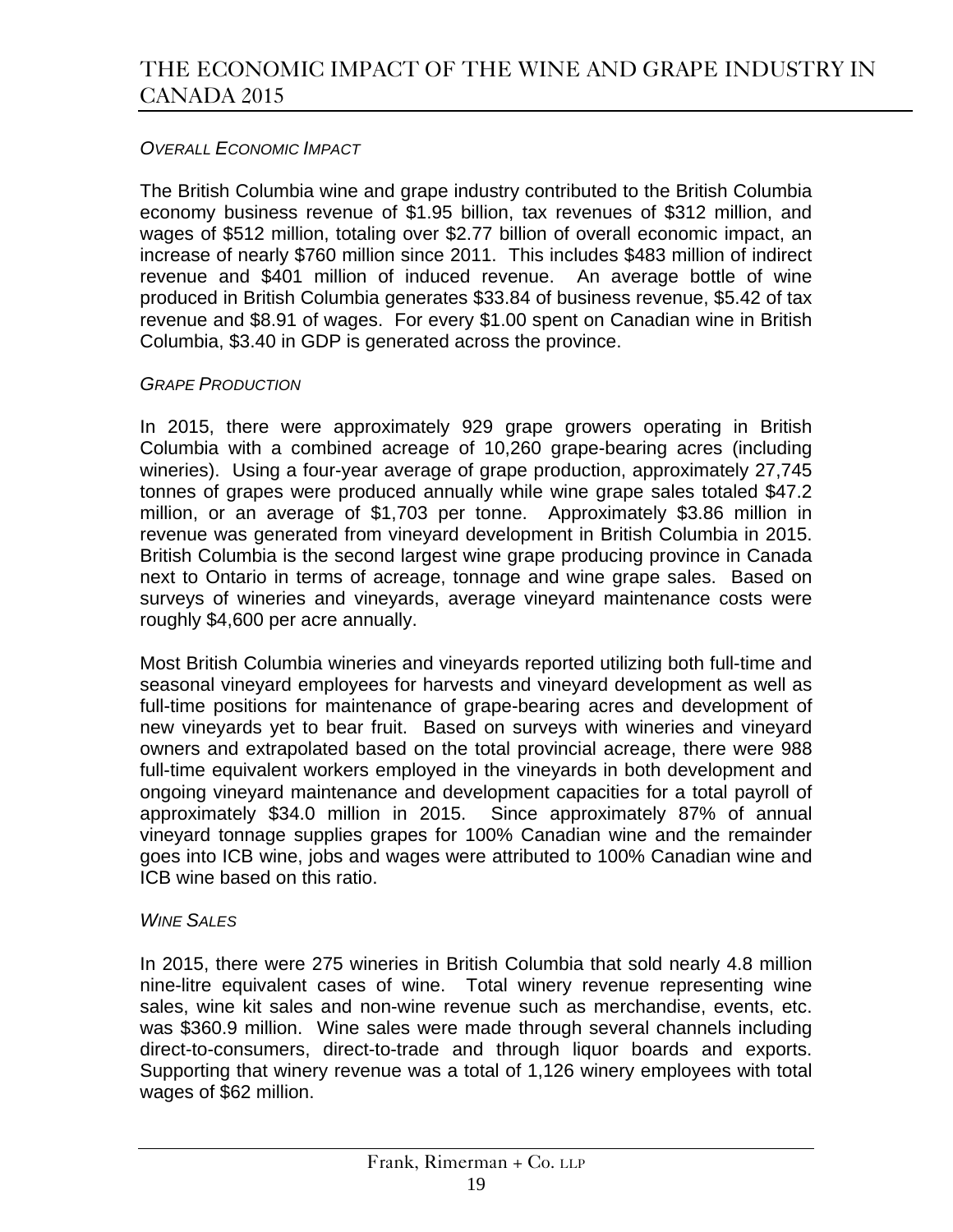A portion of the overall British Columbia wine sales were from 100% Canadian wines, which represented 1.44 million cases of British Columbia wine sold in 2015. Winery revenue associated with sales of 100% Canadian wines was \$199.8 million. Supporting that winery revenue was a total of 427 winery employees with total wages of \$20.6 million. The remaining portion of overall British Columbia wine revenue related to ICB wines, which represented over 3.3 million cases of wine sold in British Columbia in 2015. Winery revenue associated with sales of ICB wines was \$161.1 million. Supporting that winery revenue was a total of 699 winery employees with total wages of \$41.3 million.

In addition to the revenue generated directly by British Columbia wineries, there were sales generated by each wine distribution channel. These represent the mark-up or margin each wine reseller generated on top of the wine sales from wineries through each respective distribution channel. Overall, \$304 million in additional revenue was generated by the British Columbia Liquor Distribution Branch (BCLDB), restaurants and retail stores in British Columbia from marking up the wine sold by British Columbia wineries in 2015. \$112.1 million in excise and sales tax revenue was collected from the sale of British Columbia wines. These additional profits and taxes were determined by using average channel mark-ups and tax rates provided by the CVA and BCLDB.

#### *TAXES*

The wine and grape industry generates significant tax dollars, benefiting federal, provincial and local governments. Tax dollars are raised through sales taxes, excise taxes, income taxes, payroll taxes, property taxes and other business taxes and fees. British Columbia's wine, grape and allied industries paid \$152.4 million in federal taxes and \$159.1 million in provincial and local taxes and in 2015.

| <b>Type of Tax</b>                   | <b>Total ('000s)</b> |         |
|--------------------------------------|----------------------|---------|
| <b>Federal Tax Revenues</b>          |                      |         |
| Excise                               | \$                   | 18,587  |
| Income                               |                      | 69,884  |
| Consumption and Other                |                      | 63,913  |
| Total Federal Tax Revenues           | \$                   | 152,384 |
| <b>Provincial Tax Revenues</b>       |                      |         |
| Income                               | \$                   | 44,812  |
| Consumption                          |                      | 80,445  |
| Property                             |                      | 24,737  |
| Payroll and Other                    |                      | 9,138   |
| <b>Total Provincial Tax Revenues</b> | \$                   | 159,132 |
| <b>Total Tax Revenues</b>            |                      | 311,516 |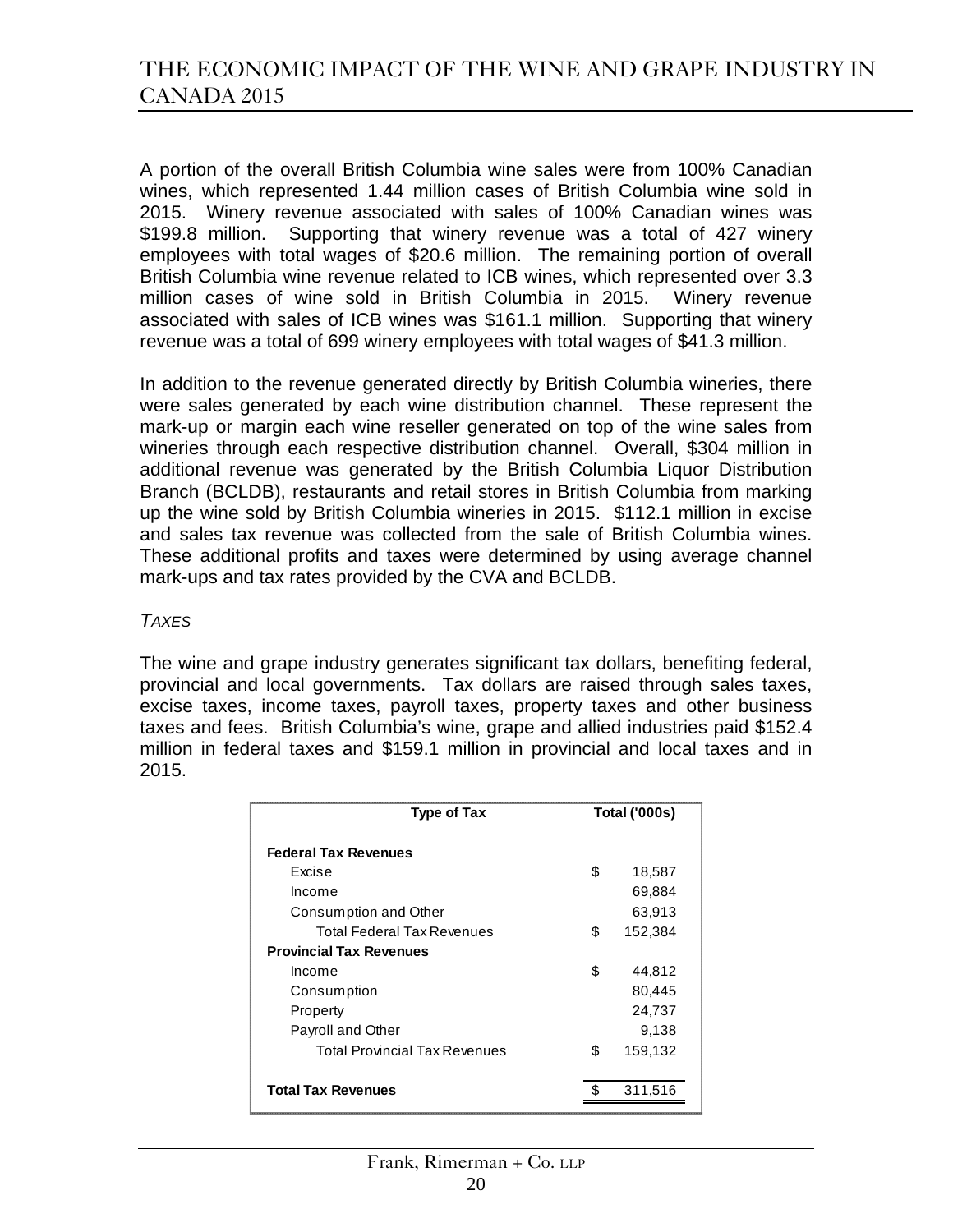### *TOURISM*

Tourism is a major factor in the overall Canadian and British Columbia wine and grape industry's overall impact on the economy. British Columbia wine industry tourism generated \$246 million in revenue for the broader British Columbia economy in 2015. Approximately one million tourists visited British Columbia wineries in 2015. Supporting these winery visitors are approximately 2,615 employees with total wages of roughly \$87.9 million. An additional \$206.1 million of indirect and induced revenue and \$59.3 million of indirect and induced wages were generated as a result of wine industry tourism. The entire impact of winery tourism was applied to 100% Canadian wines as the primary focus of winery tourism is VQA and other 100% Canadian wines. As a result, no tourism impact was attributed to ICB wines.

### *WINERY AND VINEYARD SUPPLIERS*

Similar to Ontario, there are a number of suppliers or distributors of winemaking equipment, supplies and services in British Columbia. Many different types of small businesses exist in British Columbia (and all over Canada) that supply the wine and grape industry as a portion of their overall business. Furthermore, many large multi-national winery supply companies have sales offices in Canada. There were 240 full-time equivalent employees focused on the wine industry in British Columbia in 2015. Total winery supplier revenue in 2015 was \$66.0 million while wages accounted for \$14.4 million. Supplier revenue and employee wages were allocated to 100% Canadian wine and ICB wine based on percentage of wine sales volume.

There were an additional 51 employees working for several trucking, shipping and warehousing services suppliers focused on the wine and grape industry in British Columbia. Total wine-related trucking, shipping and warehousing revenue was \$19.4 million in British Columbia in 2015 while wages accounted for \$2.7 million. Similar to the other winery suppliers, the allocation to 100% Canadian wine and ICB wine was made based on percentage of wine sales volume.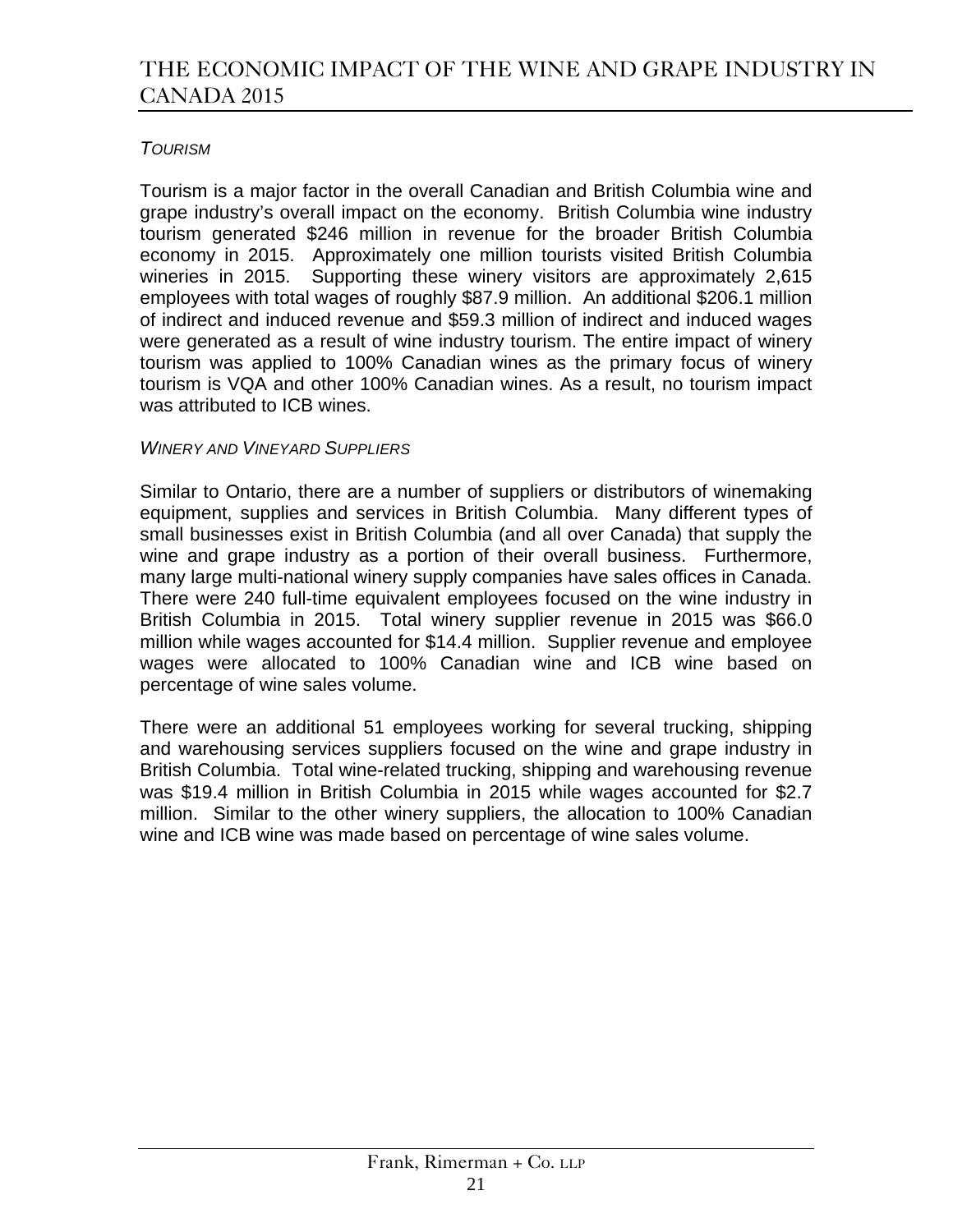Surveys of wineries and vineyards in British Columbia indicated there were several vineyard supply companies supplying the province's grape industry. These include companies selling vines, trellises, vineyard equipment, vineyard consulting services, and the like. There were 15 full-time equivalent employees working at these vineyard suppliers in British Columbia in 2015. Revenue generated from the suppliers was \$12.9 million while wages were \$0.6 million. These amounts were allocated to 100% Canadian wine and ICB wine based on the portion of vineyard tonnage used in 100% Canadian wine versus ICB wine.

#### *EDUCATION AND RESEARCH*

There are also research and educational institutions in British Columbia that focus on or provide some wine or vineyard-related education, consulting or research. There was roughly \$2.9 million in funding or grant revenue for wine and vineyard-focused research and educational activities. With a total of 22 fulltime equivalent employees and wages totaling \$1.6 million, the British Columbia wine and grape industries have a continued resource to help improve crop and product quality.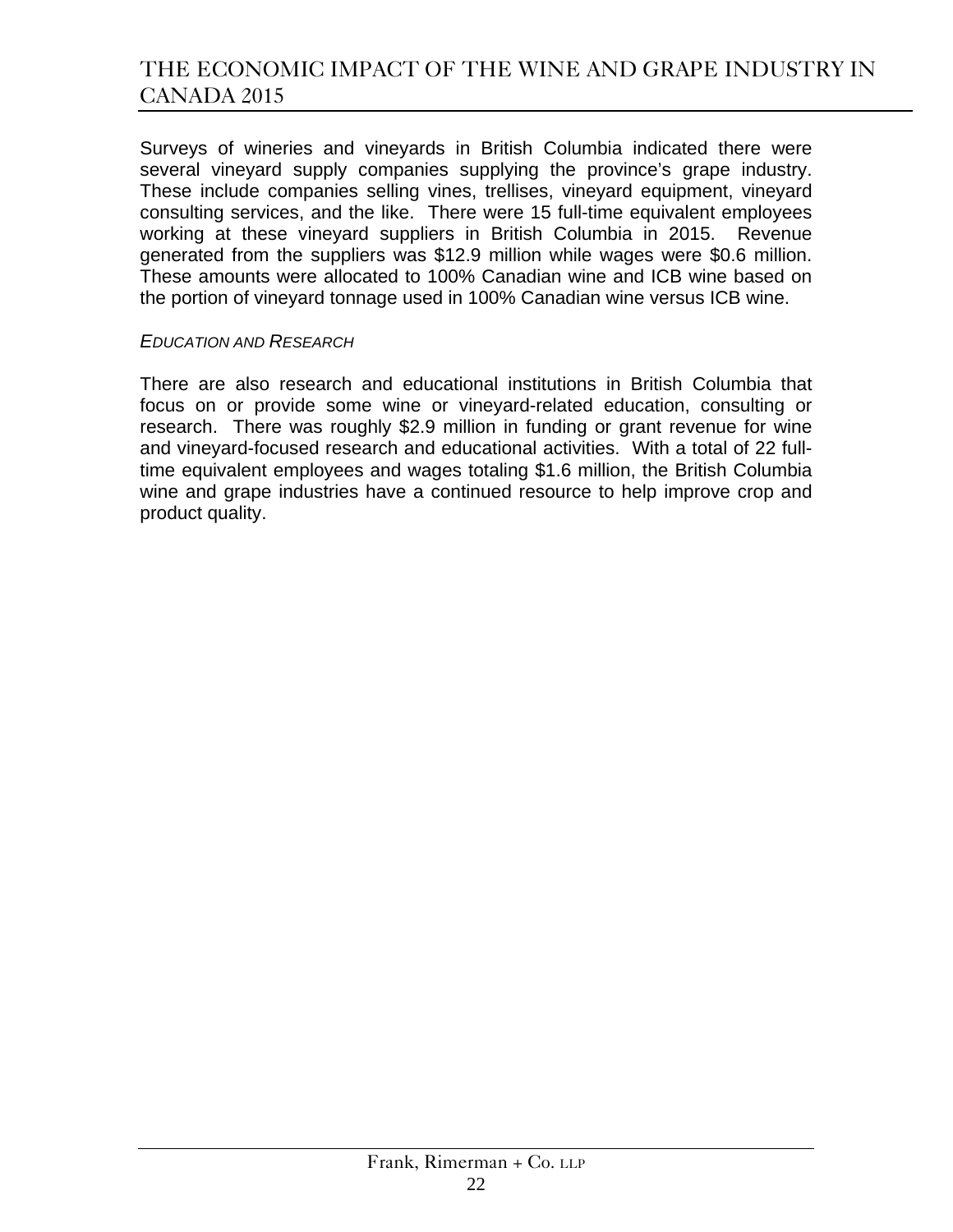# **NOVA SCOTIA**

*SUMMARY TABLE*

|                                        |                   | Nova Scotia     |             |
|----------------------------------------|-------------------|-----------------|-------------|
|                                        | 100% Canadian     |                 |             |
|                                        | Wine              | <b>ICB</b> Wine | Total       |
| <b>Revenue:</b>                        |                   |                 |             |
| <b>Winery Revenue</b>                  | \$<br>16,352,000  | 18,617,000      | 34,969,000  |
| Liquor Board Revenue (Markup)          | 9,352,000         | 16,277,000      | 25,629,000  |
| Restaurant and Retail Revenue (Markup) | 5,502,000         | 2,763,000       | 8,265,000   |
| Wine Grape Sales                       | 2,704,000         |                 | 2,704,000   |
| Tourism                                | 19,197,000        |                 | 19,197,000  |
| <b>Winery Suppliers</b>                | 1,413,000         | 3,497,000       | 4,910,000   |
| <b>Vineyard Suppliers</b>              | 1,204,000         |                 | 1,204,000   |
| Vineyard Development                   | 564,000           |                 | 564,000     |
| Trucking/Warehousing                   | 226,000           | 560,000         | 786,000     |
| Wine Research/Education/Consulting     | 392,000           |                 | 392,000     |
| Tax Revenues - Federal                 | 5,682,000         | 7,929,000       | 13,611,000  |
| Tax Revenues - Provincial              | 7,678,000         | 6,338,000       | 14,016,000  |
| Indirect (IMPLAN)                      | 20,433,000        | 11,333,000      | 31,766,000  |
| Induced (IMPLAN)                       | 15,142,000        | 8,661,000       | 23,803,000  |
| <b>Total Revenue</b>                   | \$<br>105,841,000 | 75,975,000      | 181,816,000 |
|                                        |                   |                 |             |
| Wages:                                 |                   |                 |             |
| Wineries                               | \$<br>3,762,000   | 1,710,000       | 5,472,000   |
| Liquor Boards                          | 1,275,000         | 1,277,000       | 2,552,000   |
| Restaurants and Retail stores          | 1,592,000         | 767,000         | 2,359,000   |
| Vineyard                               | 1,707,000         |                 | 1,707,000   |
| Tourism                                | 6,796,000         |                 | 6,796,000   |
| <b>Winery Suppliers</b>                | 304,000           | 753,000         | 1,057,000   |
| <b>Vineyard Suppliers</b>              | 57,000            |                 | 57,000      |
|                                        | 32,000            |                 |             |
| Trucking/Warehousing                   |                   | 78,000          | 110,000     |
| Wine Research/Education/Consulting     | 191,000           |                 | 191,000     |
| Indirect (IMPLAN)                      | 5,484,000         | 3,378,000       | 8,862,000   |
| Induced (IMPLAN)                       | 4,722,000         | 2,710,000       | 7,432,000   |
| <b>Total Wages</b>                     | \$<br>25,922,000  | 10,673,000      | 36,595,000  |
|                                        |                   |                 |             |
| <b>Total Impact</b>                    | \$<br>131,763,000 | 86,648,000      | 218,411,000 |
|                                        |                   |                 |             |
| Employment:                            |                   |                 |             |
| Wineries                               | 131               | 24              | 155         |
| <b>Liquor Boards</b>                   | 33                | 33              | 66          |
| Restaurants and Retail stores          | 79                | 38              | 117         |
| Vineyard                               | 59                |                 | 59          |
| Tourism                                | 208               |                 | 208         |
| <b>Winery Suppliers</b>                | 5                 | 14              | 19          |
| Vineyard Suppliers                     | 1                 |                 | 1           |
| Trucking/Warehousing                   | 1                 | 1               | 2           |
| Research/Education/Consulting          | 3                 |                 | 3           |
| Indirect (IMPLAN)                      | 101               | 61              | 162         |
| Induced (IMPLAN)                       | 90                | 52              | 142         |
| <b>Total Employment</b>                | 711               | 223             | 934         |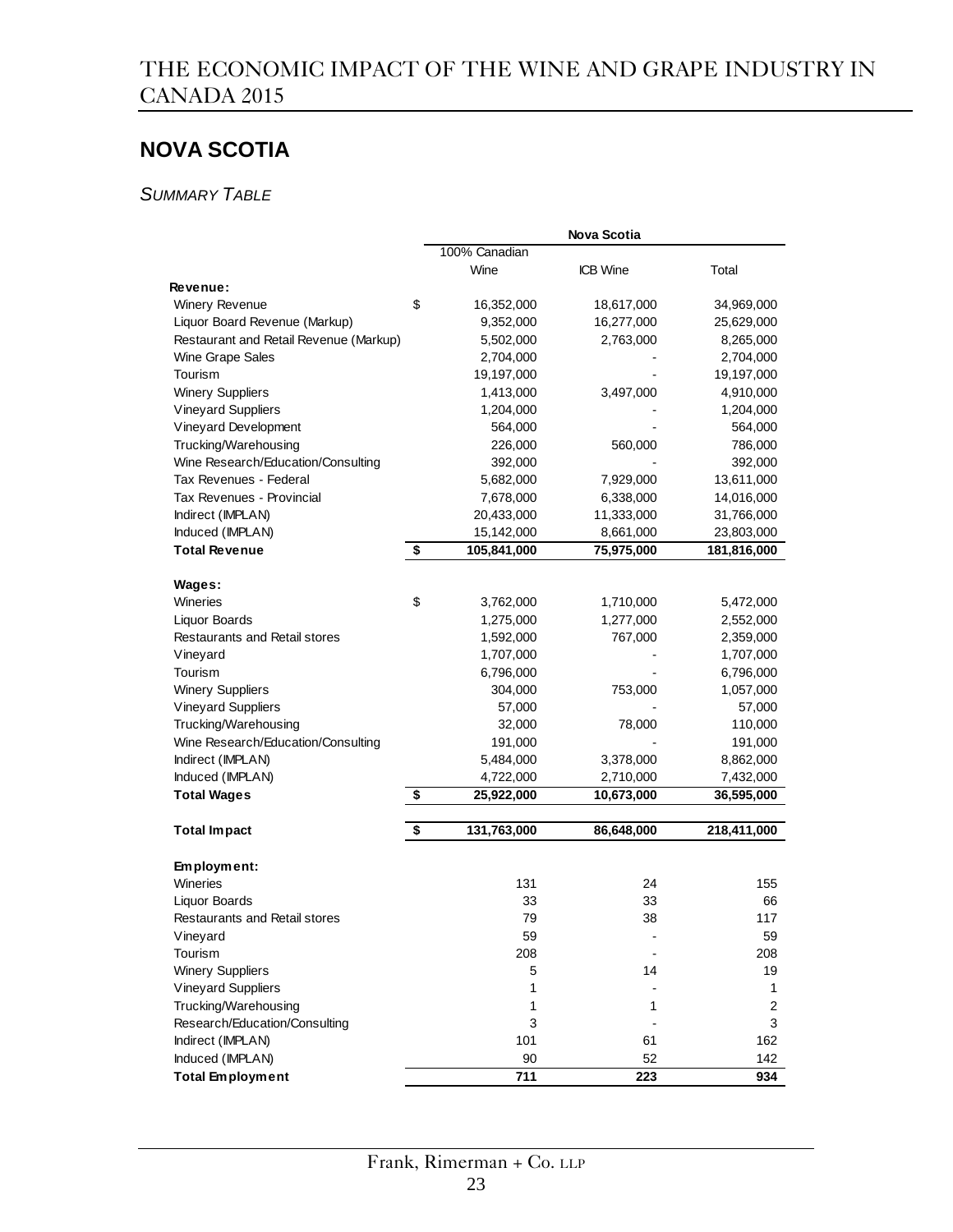### *OVERALL ECONOMIC IMPACT*

The Nova Scotia wine and grape industry contributed to the Nova Scotia economy business revenue of \$154.2 million, tax revenues of \$27.6 million, and wages of nearly \$36.6 million, totaling \$218.4 million of overall economic impact, an increase of over \$22 million since 2011. This includes \$31.8 million of indirect revenue and \$23.8 million of induced revenue. An average bottle of Nova Scotia wine sold generates \$25.85 of business revenue, \$4.63 of tax revenue and \$6.14 of wages. For every \$1.00 spent on Canadian wine in Nova Scotia, \$2.64 in GDP is generated across the province.

#### *GRAPE PRODUCTION*

In 2015, there were 94 grape growers operating in Nova Scotia with a combined acreage of 658 grape-bearing acres (including wineries). Using a four-year average of grape production, approximately 1,690 tonnes of grapes were produced annually while wine grape sales totaled \$2.7 million, or an average of \$1,600 per tonne. Approximately \$564 thousand in revenue was generated from vineyard development in Nova Scotia in 2015. Nova Scotia is the fourth largest wine grape producer in Canada behind Ontario, British Columbia and Québec in terms of acreage, tonnage and wine grape sales.

Most Nova Scotia wineries and vineyards reported utilizing both full-time and seasonal vineyard employees for harvests and vineyard development as well as full-time positions for maintenance of grape-bearing acres and development of new vineyards yet to bear fruit. Based on surveys with wineries and vineyard owners and extrapolated based on the total provincial acreage, there were 59 full-time equivalent workers employed in the vineyards in both development and ongoing vineyard maintenance and development capacities for a total payroll of over \$1.7 million in 2015. Since the vast majority of annual vineyard tonnage supplies grapes for 100% Canadian wine with little going into ICB wine, jobs and wages were attributed entirely to 100% Canadian wine.

#### *WINE SALES*

In 2015, there were 17 wineries in Nova Scotia that sold nearly 500 thousand nine-litre equivalent cases of wine. Total winery revenue representing wine sales, wine kit sales and non-wine revenue such as merchandise, events, etc. was \$35.0 million. Wine sales were made through several channels including direct-to-consumers, direct-to-trade and through liquor boards and exports. Supporting that winery revenue was a total of 155 winery employees with total wages of nearly \$5.5 million.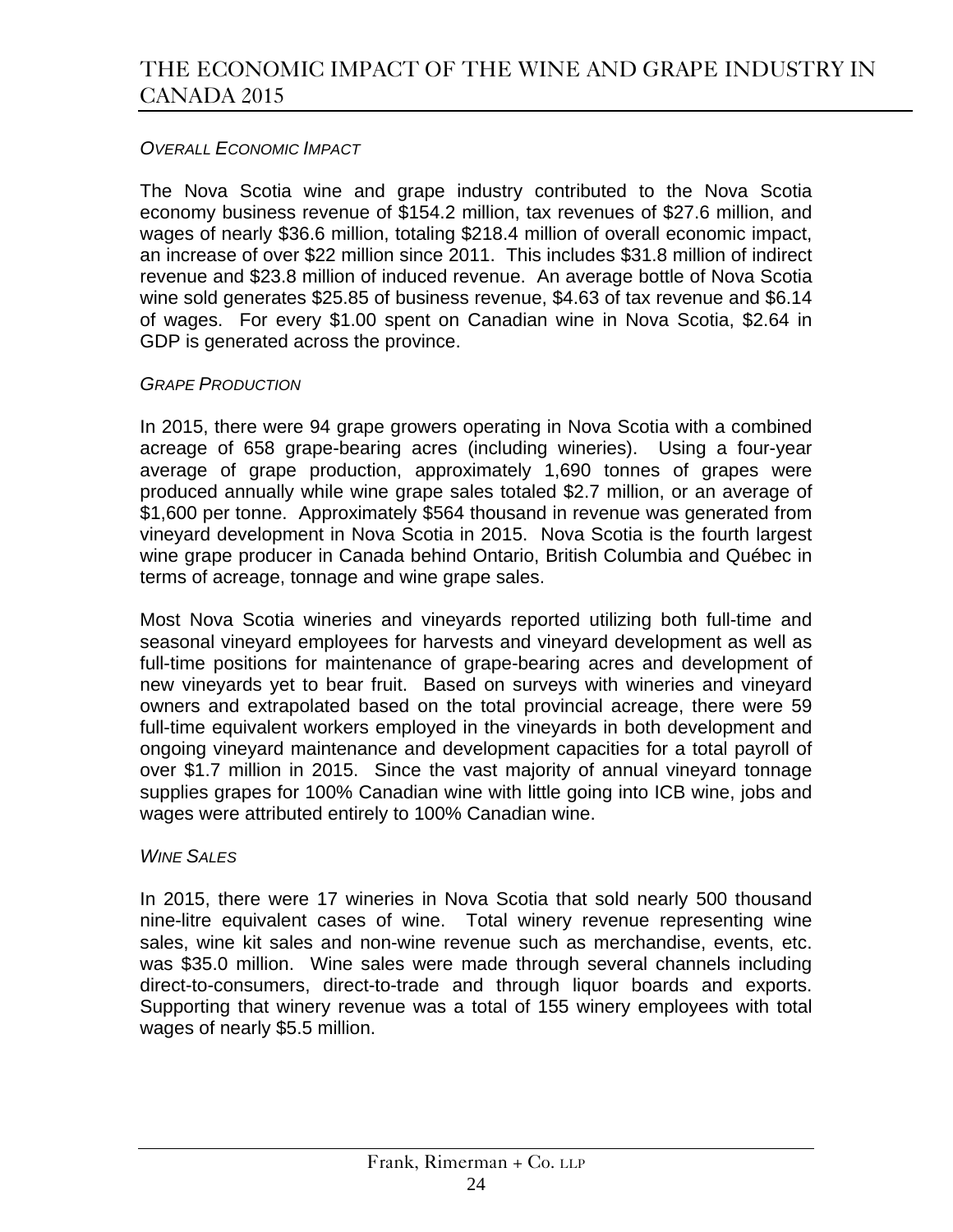A portion of the overall Nova Scotia wine sales were from 100% Canadian wines, which represented nearly 150 thousand cases of Nova Scotia wine sold in 2015. Winery revenue associated with sales of 100% Canadian wines was \$16.4 million. Supporting that winery revenue was a total of 131 winery employees with total wages of \$3.8 million. The remaining portion of overall Nova Scotia wine revenue related to ICB wines, which represented over 350 thousand cases of wine sold in Nova Scotia in 2015. Winery revenue associated with sales of ICB wines was \$18.6 million. Supporting that winery revenue was approximately 24 winery employees with total wages of \$1.7 million.

In addition to the revenue generated directly by sales of wine by Nova Scotia wineries there were sales generated by each wine distribution channel. These represent the mark-up or margin each wine reseller generated on top of the wine sales from wineries through each respective distribution channel. Overall, \$33.9 million in additional revenue was generated by the Nova Scotia Liquor Corporation, restaurants and retail stores in Nova Scotia from marking up the wine sold by Nova Scotia wineries in 2015. \$11.6 million in excise and sales tax revenue was collected from the sale of Nova Scotia wines. These additional profits and taxes were determined by using average channel mark-ups and tax rates provided by the CVA.

#### *TAXES*

The wine and grape industry generates significant tax dollars, benefiting federal, provincial and local governments. Tax dollars are raised through sales taxes, excise taxes, income taxes, payroll taxes, property taxes and other business taxes and fees. Nova Scotia's wine, grape and allied industries paid \$13.6 million in federal taxes and \$14.0 million in provincial and local taxes and in 2015.

| <b>Type of Tax</b>                   | <b>Total ('000s)</b> |        |
|--------------------------------------|----------------------|--------|
| <b>Federal Tax Revenues</b>          |                      |        |
| Excise                               | \$                   | 1,981  |
| Income                               |                      | 5,607  |
| Consumption and Other                |                      | 6,023  |
| Total Federal Tax Revenues           | \$                   | 13,611 |
| <b>Provincial Tax Revenues</b>       |                      |        |
| Income                               | \$                   | 3,596  |
| Consumption                          |                      | 7,703  |
| Property                             |                      | 1,984  |
| Payroll and Other                    |                      | 733    |
| <b>Total Provincial Tax Revenues</b> | \$                   | 14,016 |
| <b>Total Tax Revenues</b>            |                      | 27,627 |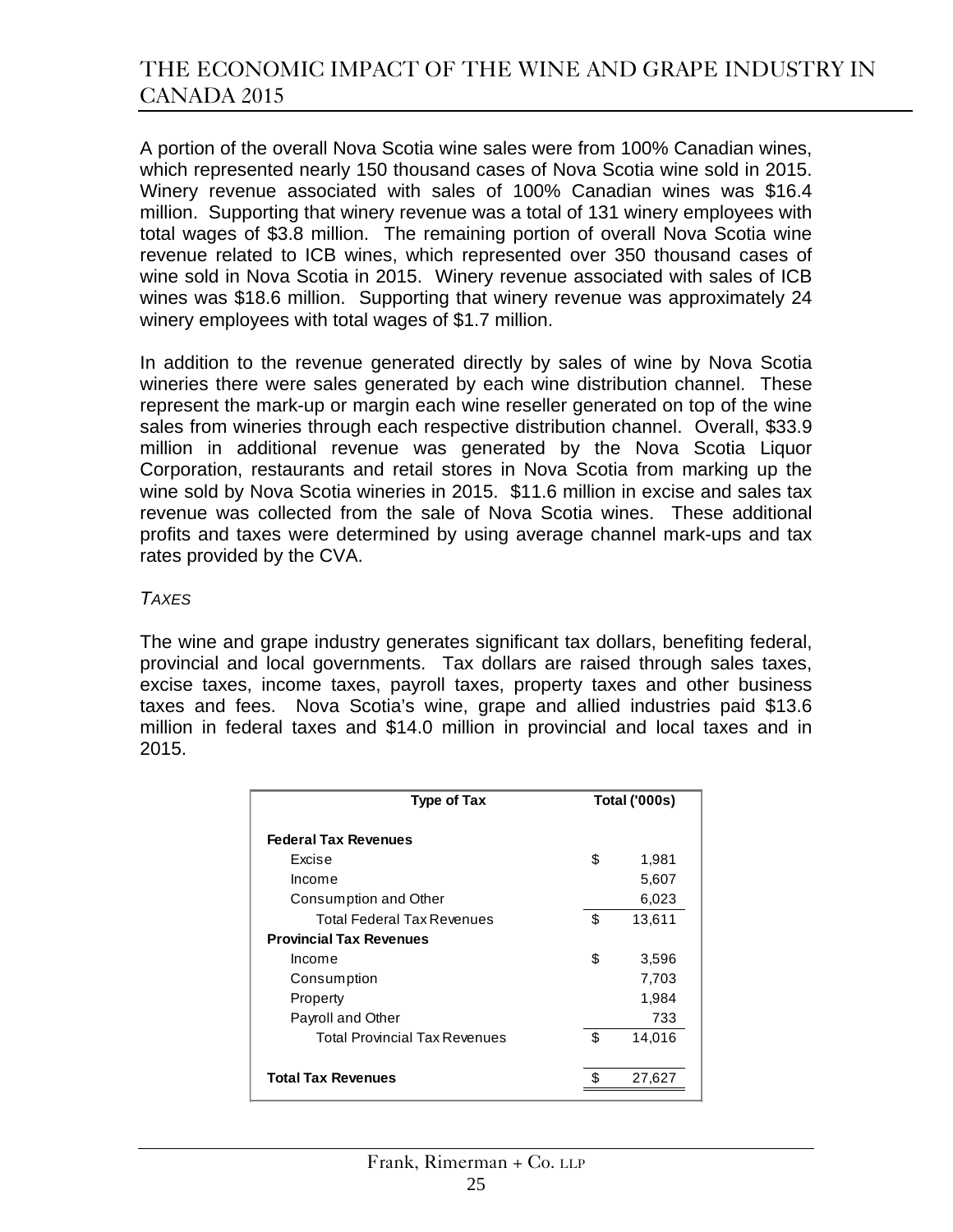### *TOURISM*

Tourism is a major factor in the overall Canadian and Nova Scotia wine and grape industry's overall impact on the economy. Nova Scotia wine industry tourism generated \$19.2 million in revenue for the broader Nova Scotia economy in 2015. Approximately 112,000 tourists visited Nova Scotia wineries in 2015. Supporting these winery visitors are approximately 208 employees with total wages of roughly \$6.8 million. An additional \$12.9 million of indirect and induced revenue and \$3.7 million of indirect and induced wages were generated as a result of wine industry tourism. The entire impact of winery tourism was applied to 100% Canadian wines as the primary focus of winery tourism is VQA and other 100% Canadian wines. As a result, no tourism impact was attributed to ICB wines.

### *WINERY AND VINEYARD SUPPLIERS*

Similar to Ontario and British Columbia, there are a number of suppliers or distributors of winemaking equipment, supplies and services in Nova Scotia. A handful of small businesses exist in Nova Scotia that supply the wine and grape industry as a portion of their overall business. There were 19 full-time equivalent employees focused on the wine industry in Nova Scotia in 2015. Total winery supplier revenue in 2015 was \$4.9 million while wages accounted for \$1.1 million. Supplier revenue and employee wages were allocated to 100% Canadian wine and ICB wine based on percentage of wine sales volume.

There were an additional 2 employees working for a few trucking, shipping and warehousing services suppliers focused on the wine and grape industry in Nova Scotia. Total wine-related trucking, shipping and warehousing revenue was \$0.8 million in Nova Scotia in 2015 while wages accounted for \$0.1 million. Similar to the other winery suppliers, the allocation to 100% Canadian wine and ICB wine was made based on percentage of wine sales volume.

### *EDUCATION AND RESEARCH*

There are research and educational institutions in Nova Scotia that focus on or provide some wine or vineyard-related education, consulting or research. There was roughly \$0.4 million in funding or grant revenue for wine and vineyardfocused research and educational activities. With a total of three full-time equivalent employees and wages totaling \$0.2 million, the Nova Scotia wine and grape industries have limited resources to help improve crop and product quality.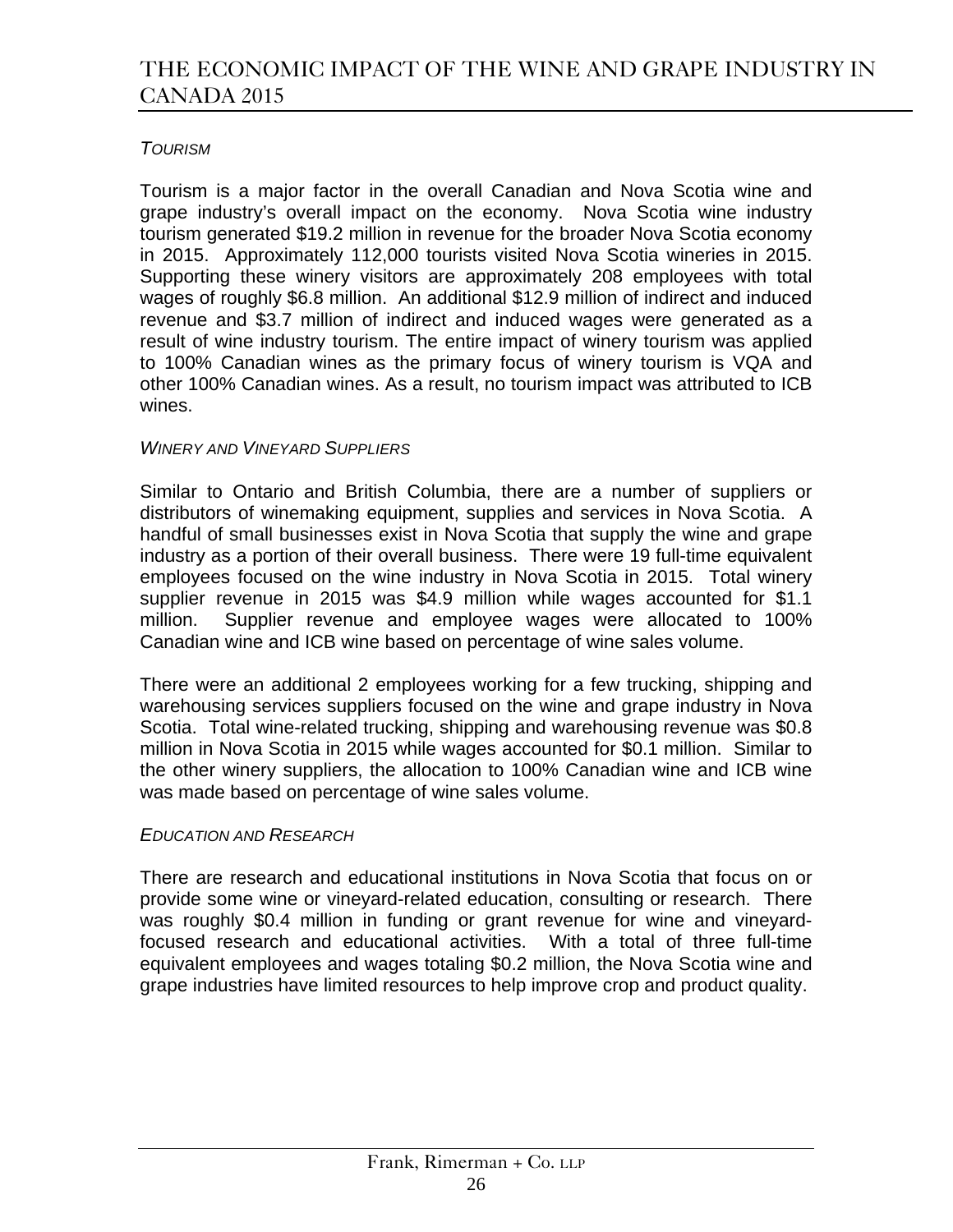# **QUÉBEC**

*SUMMARY TABLE*

|                                        |                   | Quebec          |               |
|----------------------------------------|-------------------|-----------------|---------------|
|                                        | 100% Canadian     |                 |               |
|                                        | Wine              | <b>ICB</b> Wine | Total         |
| Revenue:                               |                   |                 |               |
| <b>Winery Revenue</b>                  | \$<br>19,677,000  | 141,199,000     | 160,876,000   |
| Liquor Board Revenue (Markup)          | 2,254,000         | 70,043,000      | 72,297,000    |
| Restaurant and Retail Revenue (Markup) | 3,849,000         | 42,147,000      | 45,996,000    |
| Wine Grape Sales                       | 3,517,000         |                 | 3,517,000     |
| Tourism                                | 25,034,000        |                 | 25,034,000    |
| <b>Winery Suppliers</b>                | 1,195,000         | 44,576,000      | 45,771,000    |
| <b>Vineyard Suppliers</b>              | 5,543,000         |                 | 5,543,000     |
| Vineyard Development                   |                   |                 |               |
| Trucking/Warehousing                   | 90,000            | 3,370,000       | 3,460,000     |
| Wine Research/Education/Consulting     | 450,000           |                 | 450,000       |
| Tax Revenues - Federal                 | 6,705,000         | 73,663,000      | 80,368,000    |
| Tax Revenues - Provincial              | 10,504,000        | 76,716,000      | 87,220,000    |
| Indirect (IMPLAN)                      | 30,897,000        | 171,340,000     | 202,237,000   |
| Induced (IMPLAN)                       | 21,678,000        | 125,307,000     | 146,985,000   |
| <b>Total Revenue</b>                   | \$<br>131,393,000 | 748,361,000     | 879,754,000   |
|                                        |                   |                 |               |
| Wages:                                 |                   |                 |               |
| Wineries                               | \$<br>13,183,000  | 14,335,000      | 27,518,000    |
| Liquor Boards                          | 2,544,000         | 60,059,000      | 62,603,000    |
| <b>Restaurants and Retail stores</b>   | 1,200,000         | 6,356,000       | 7,556,000     |
| Vineyard                               | 4,840,000         |                 | 4,840,000     |
| Tourism                                | 7,898,000         |                 | 7,898,000     |
| <b>Winery Suppliers</b>                | 287,000           | 10,714,000      | 11,001,000    |
| <b>Vineyard Suppliers</b>              | 142,000           |                 | 142,000       |
| Trucking/Warehousing                   | 14,000            | 541,000         | 555,000       |
| Wine Research/Education/Consulting     | 350,000           |                 | 350,000       |
| Indirect (IMPLAN)                      | 7,831,000         | 52,151,000      | 59,982,000    |
| Induced (IMPLAN)                       | 6,631,000         | 38,876,000      | 45,507,000    |
| <b>Total Wages</b>                     | \$<br>44,920,000  | 183,032,000     | 227,952,000   |
|                                        |                   |                 |               |
| <b>Total Impact</b>                    | \$<br>176,313,000 | 931,393,000     | 1,107,706,000 |
| Employment:                            |                   |                 |               |
| Wineries                               | 362               | 211             | 573           |
| Liquor Boards                          | 49                | 1,166           | 1,215         |
| <b>Restaurants and Retail stores</b>   | 62                | 301             | 363           |
| Vineyard                               | 563               |                 | 563           |
| Tourism                                | 306               |                 | 306           |
| <b>Winery Suppliers</b>                | 5                 | 185             | 190           |
| <b>Vineyard Suppliers</b>              | 4                 |                 | 4             |
| Trucking/Warehousing                   |                   | 12              | 12            |
| Research/Education/Consulting          | 12                |                 | 12            |
| Indirect (IMPLAN)                      | 136               | 892             | 1,028         |
| Induced (IMPLAN)                       | 125               | 729             | 854           |
| <b>Total Employment</b>                | 1,624             | 3,496           | 5,120         |
|                                        |                   |                 |               |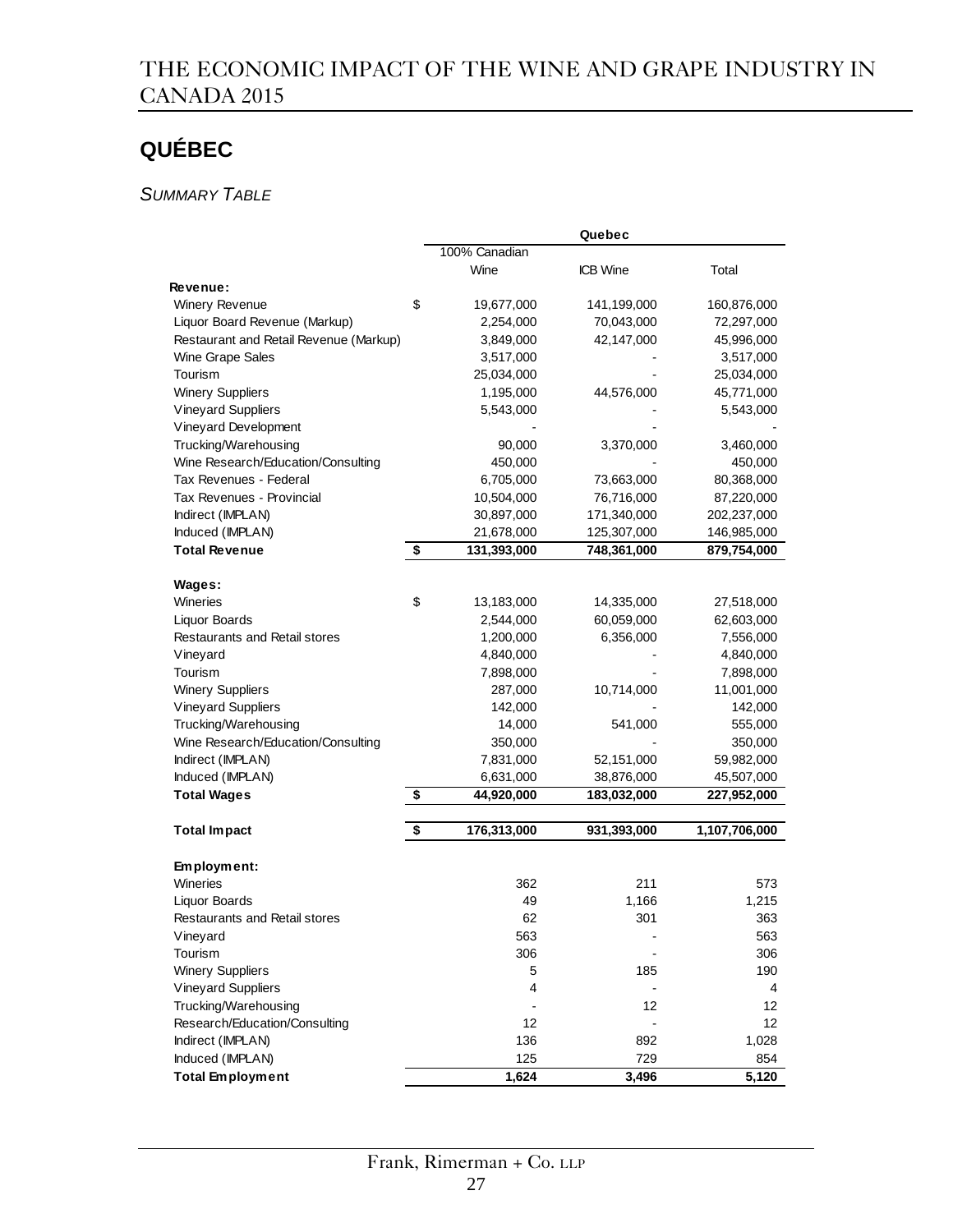### *OVERALL ECONOMIC IMPACT*

The Québec wine and grape industry contributed to the Québec economy business revenue of \$712 million, tax revenues of \$168 million, and wages of \$228 million, totaling \$1.1 billion of overall economic impact, an increase of over \$300 million since 2011. This includes \$202 million of indirect revenue and \$147 million of induced revenue. An average bottle of Québec wine sold generates \$13.95 of business revenue, \$3.28 of tax revenue and \$4.47 of wages. For every \$1.00 spent on Canadian wine in Québec, \$3.15 in GDP is generated across the province.

### *GRAPE PRODUCTION*

In 2015, there were approximately 270 grape growers operating in Québec with a combined acreage of 1,684 grape-bearing acres (including wineries). Using a four-year average of grape production, approximately 1,950 tonnes of grapes were produced annually while wine grape sales totaled \$3.5 million, or an average of \$1,800 per tonne. Québec is the third largest wine grape producer in Canada next to Ontario and British Columbia in terms of acreage, tonnage and wine grape sales.

Most Québec wineries and vineyards reported utilizing both full-time and seasonal vineyard employees for harvests and vineyard development as well as full-time positions for maintenance of grape-bearing acres and development of new vineyards yet to bear fruit. Based on surveys with wineries and vineyard owners and extrapolated based on the total provincial acreage, there were 563 full-time equivalent workers employed in the vineyards in both development and ongoing vineyard maintenance and development capacities for a total payroll of approximately \$4.8 million in 2015. All workers were assumed to work in vineyards designated for grapes used in 100% Canadian wine.

### *WINE SALES*

In 2015, there were 115 wineries in Québec that sold over 4.25 million nine-litre equivalent cases of wine. Total winery revenue representing wine sales, wine kit sales and non-wine revenue such as merchandise, events, etc. was \$160.9 million. Wine sales were made through several channels including direct-toconsumers, direct-to-trade and through liquor boards and exports. Supporting that winery revenue was a total of 573 winery employees with total wages of over \$27.5 million.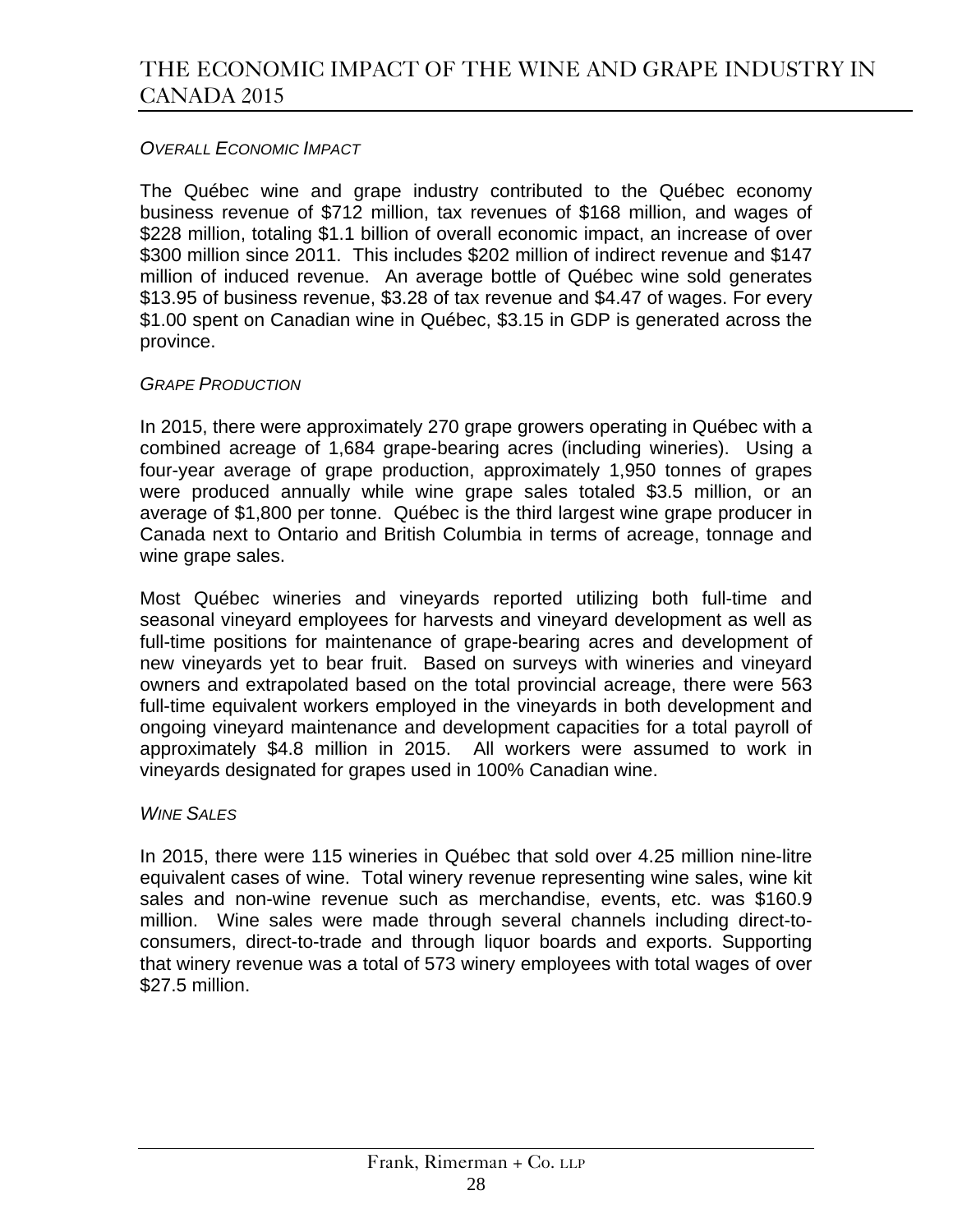A small portion of the overall Québec wine sales were from 100% Canadian wines, which represented over 110 thousand cases of Québec wine sold in 2015. Winery revenue associated with sales of 100% Canadian wines was \$19.7 million. Supporting that winery revenue was a total of 362 winery employees with total wages of \$13.2 million. The remaining and vast majority portion of overall Québec wine revenue related to ICB wines, which represented over 4.1 million cases of wine sold in Québec in 2015. Winery revenue associated with sales of ICB wines was \$141.2 million. Supporting that winery revenue was approximately 211 winery employees with total wages of \$14.3 million.

In addition to the revenue generated directly by sales of wine by Québec wineries there were sales generated by each wine distribution channel. These represent the mark-up or margin each wine reseller generated on top of the wine sales from wineries through each respective distribution channel. Overall, \$118.3 million in additional revenue was generated by the Société des alcools du Québec (SAQ), restaurants and retail stores in Québec from marking up the wine sold by Québec wineries in 2015. \$87.5 million in excise and sales tax revenue was collected from the sale of Québec wines. These additional profits and taxes were determined by using average channel mark-ups and tax rates provided by the CVA.

#### *TAXES*

The wine and grape industry generates significant tax dollars, benefiting federal, provincial and local governments. Tax dollars are raised through sales taxes, excise taxes, income taxes, payroll taxes, property taxes and other business taxes and fees. Québec's wine, grape and allied industries paid \$80.4 million in federal taxes and \$87.2 million in provincial and local taxes and in 2015.

| Type of Tax                          | <b>Total ('000s)</b> |         |
|--------------------------------------|----------------------|---------|
| <b>Federal Tax Revenues</b>          |                      |         |
| Excise                               | \$                   | 23,118  |
| Income                               |                      | 28,084  |
| Consumption and Other                |                      | 29,166  |
| Total Federal Tax Revenues           | \$                   | 80,368  |
| <b>Provincial Tax Revenues</b>       |                      |         |
| Income                               | \$                   | 18,009  |
| Consumption                          |                      | 55,598  |
| Property                             |                      | 9,940   |
| Payroll and Other                    |                      | 3,673   |
| <b>Total Provincial Tax Revenues</b> | \$                   | 87,220  |
|                                      |                      |         |
| <b>Total Tax Revenues</b>            |                      | 167,588 |
|                                      |                      |         |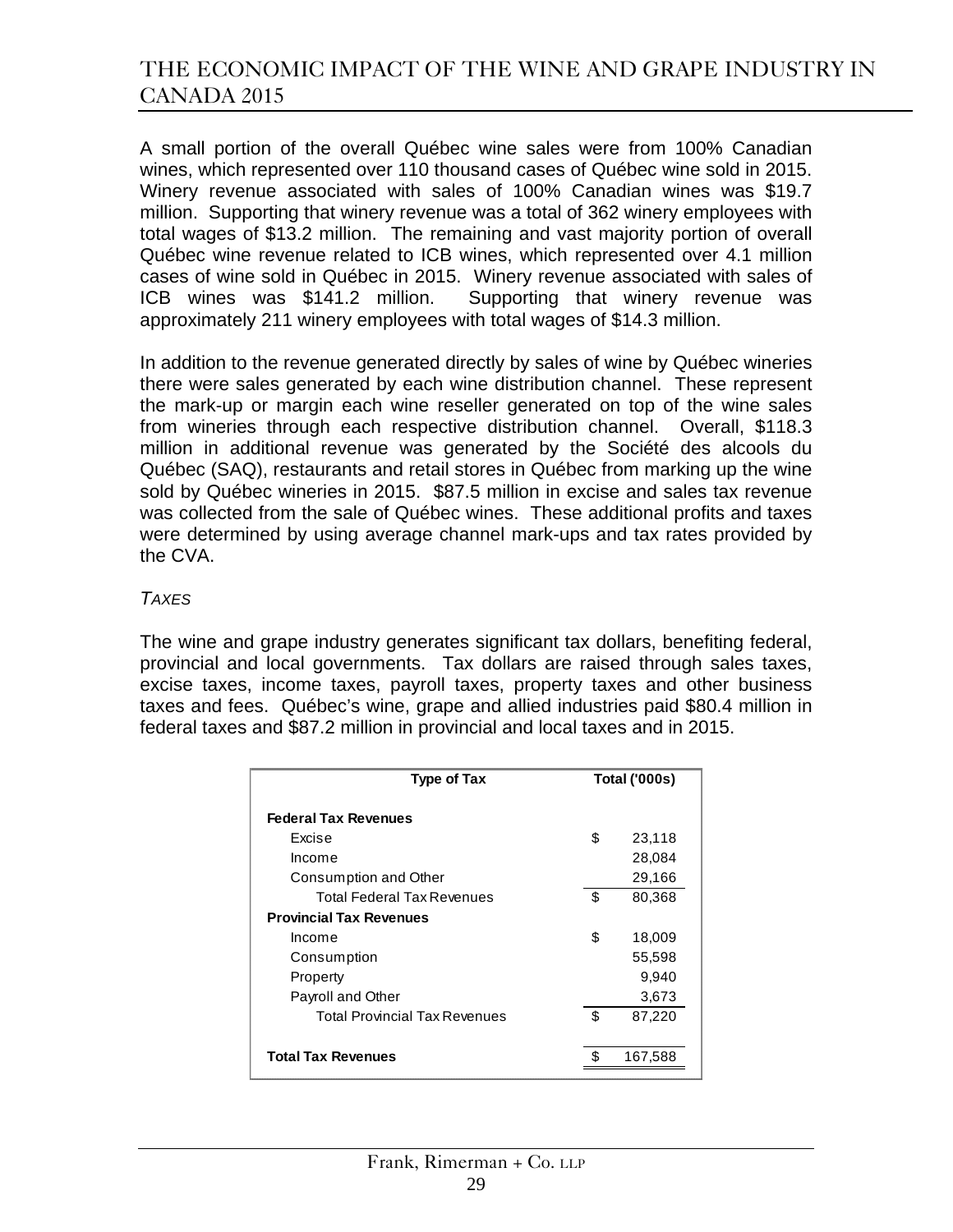### *TOURISM*

Tourism is a major factor in the overall Canadian and Québec wine and grape industry's overall impact on the economy. Québec wine industry tourism generated \$25.0 million in revenue for the broader Québec economy in 2015. Approximately 200 thousand tourists visited Québec wineries in 2015. Supporting these winery visitors are approximately 306 employees with total wages of roughly \$7.9 million. An additional \$24.7 million of indirect and induced revenue and \$6.9 million of indirect and induced wages were generated as a result of wine industry tourism. The entire impact of winery tourism was applied to 100% Canadian wines as the primary focus of winery tourism is VQA and other 100% Canadian wines. As a result, no tourism impact was attributed to ICB wines.

### *WINERY AND VINEYARD SUPPLIERS*

Similar to other provinces discussed in this report, there are a number of suppliers or distributors of winemaking equipment, supplies and services in Québec. Many different types of small businesses exist in Québec (and all over Canada) that supply the wine and grape industry as a portion of their overall business. Furthermore, many large multi-national winery supply companies have sales offices in Canada. There were 190 full-time equivalent employees focused on the wine industry in Québec in 2015. Total winery supplier revenue in 2015 was \$45.8 million while wages accounted for \$11.0 million. Supplier revenue and employee wages were allocated to 100% Canadian wine and ICB wine based on percentage of wine sales volume.

There were an additional 12 employees working for several trucking, shipping and warehousing services suppliers focused on the wine and grape industry in Québec. Total wine-related trucking, shipping and warehousing revenue was \$3.5 million in Québec in 2015 while wages accounted for \$0.6 million. Similar to the other winery suppliers, the allocation to 100% Canadian wine and ICB wine was made based on percentage of wine sales volume.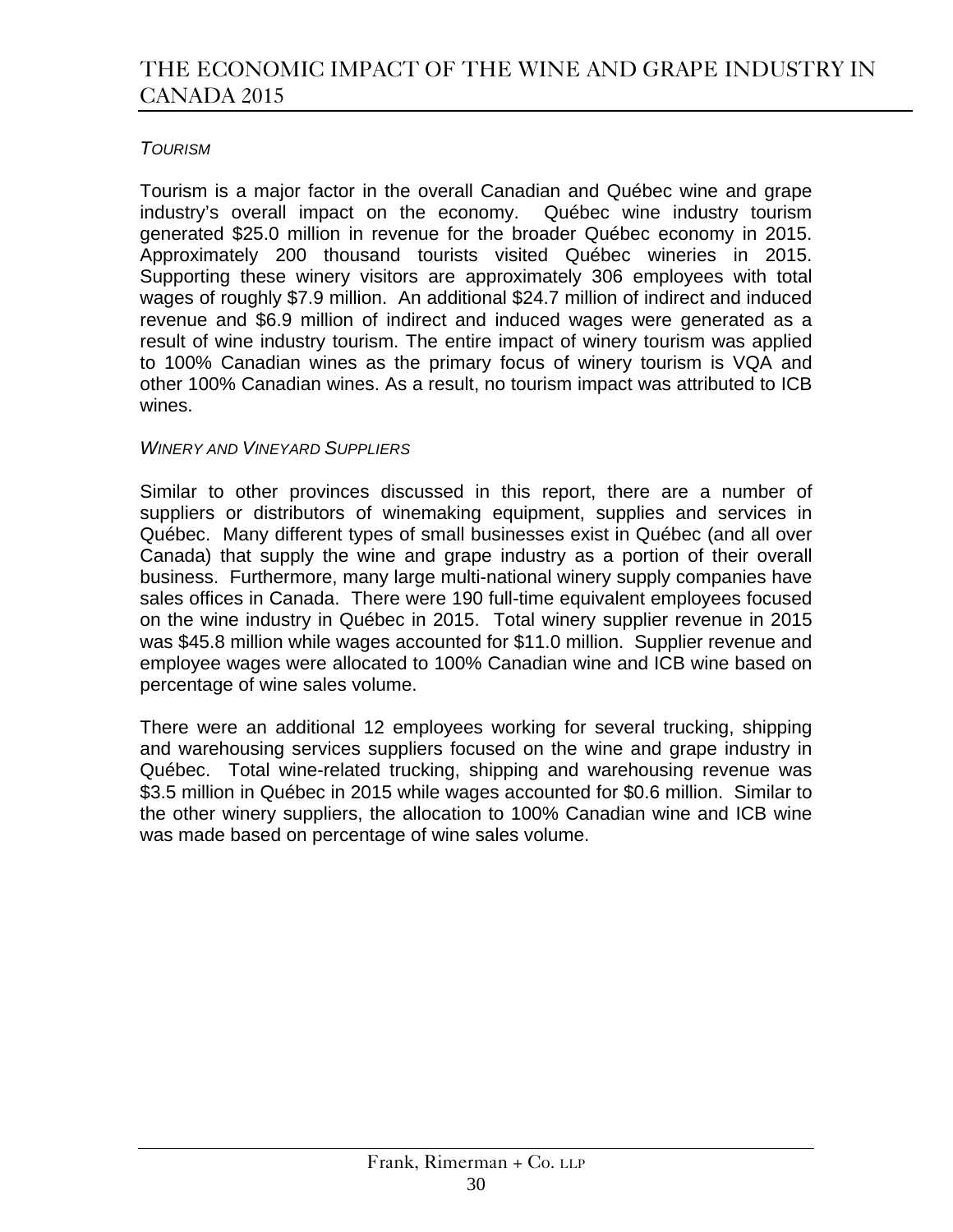#### *EDUCATION AND RESEARCH*

There are research and educational institutions in Québec that focus on or provide some wine or vineyard-related education, consulting or research. There was roughly \$0.5 million in funding or grant revenue for wine and vineyardfocused research and educational activities. With a total of 12 full-time equivalent employees and wages totaling \$0.4 million, the Québec wine and grape industries have only a limited resource to help improve crop and product quality, compared to provinces like Ontario and British Columbia where the education and research resources are much more significant.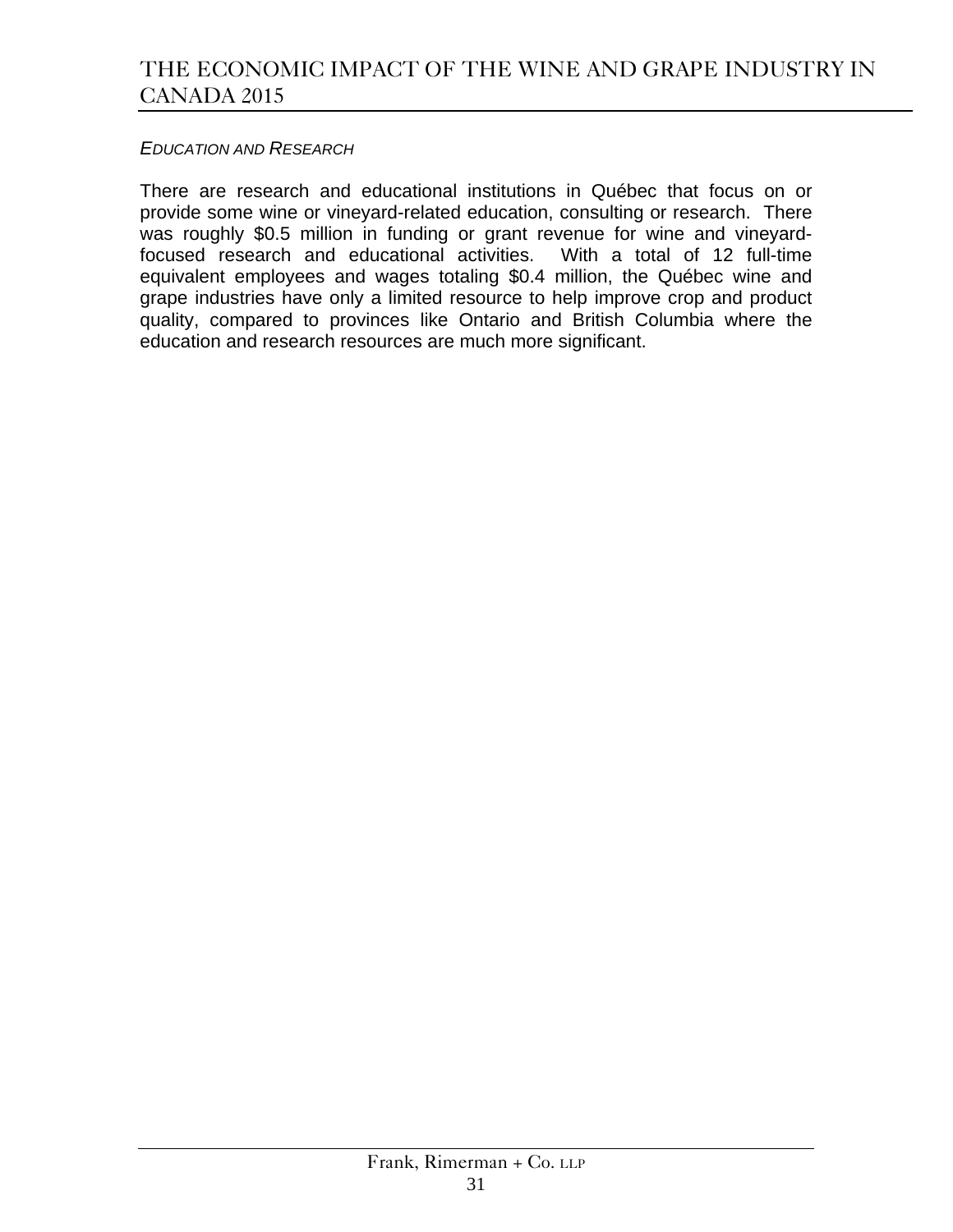# **METHODOLOGY**

This study estimates the economic impact of the Canadian wine and grape industry on the Canadian economy in 2015. The Canadian wine industry is defined as grape growing, wine production, wine-related tourism and wine sales through wholesale, retail and direct-to-consumer channels throughout Canada. The study estimates the direct economic effects of the industry by measuring revenue and wages of activities having a direct impact on the industry. Additional indirect and induced effects of the industry are estimated using the IMPLAN model discussed in the following section. The report does not calculate the GDP of the industry, but uses Total Revenue from the summary tables as an estimate of industry GDP. The dynamics of GDP and business revenue are similar.

Data for this study was collected from a variety of public sources supplemented by primary research with wineries, suppliers, growers and other economic entities and supported by a variety of studies undertaken by industry and professional organizations. An overview of our data collection process and methodology is below. For several data items the numbers provided are only partial, given the limited availability of information, and therefore are considered conservative.

The accuracy of certain information has been improved from the 2011 report as a result of using more complete information, particularly with regard to the channel markups and winery supplier revenue.

- Surveys for the Canadian grape and wine industry were designed based on experience from the prior study and with other economic impact studies completed in the past and through feedback with the trade organizations assisting with this study. Surveys were sent to every Canadian winery and vineyard for which contact information was received through the Canadian Vintners Association. Survey responses represented 90% of total national sales volume and in excess of 84% for each of the four major provinces.
- Winery sales data, employment and wage data were collected directly from winery survey responses and extrapolated when necessary for the broader industry by province and Canada overall. Sales were identified as either 100% Canadian or ICB wines and disclosed by province. Sales were also identified by channels such as liquor control boards (which function essentially as wholesalers in Canada), private retail stores (in some provinces), direct-to-consumer, direct-to-licensee (restaurants, hotels, etc.), and exports.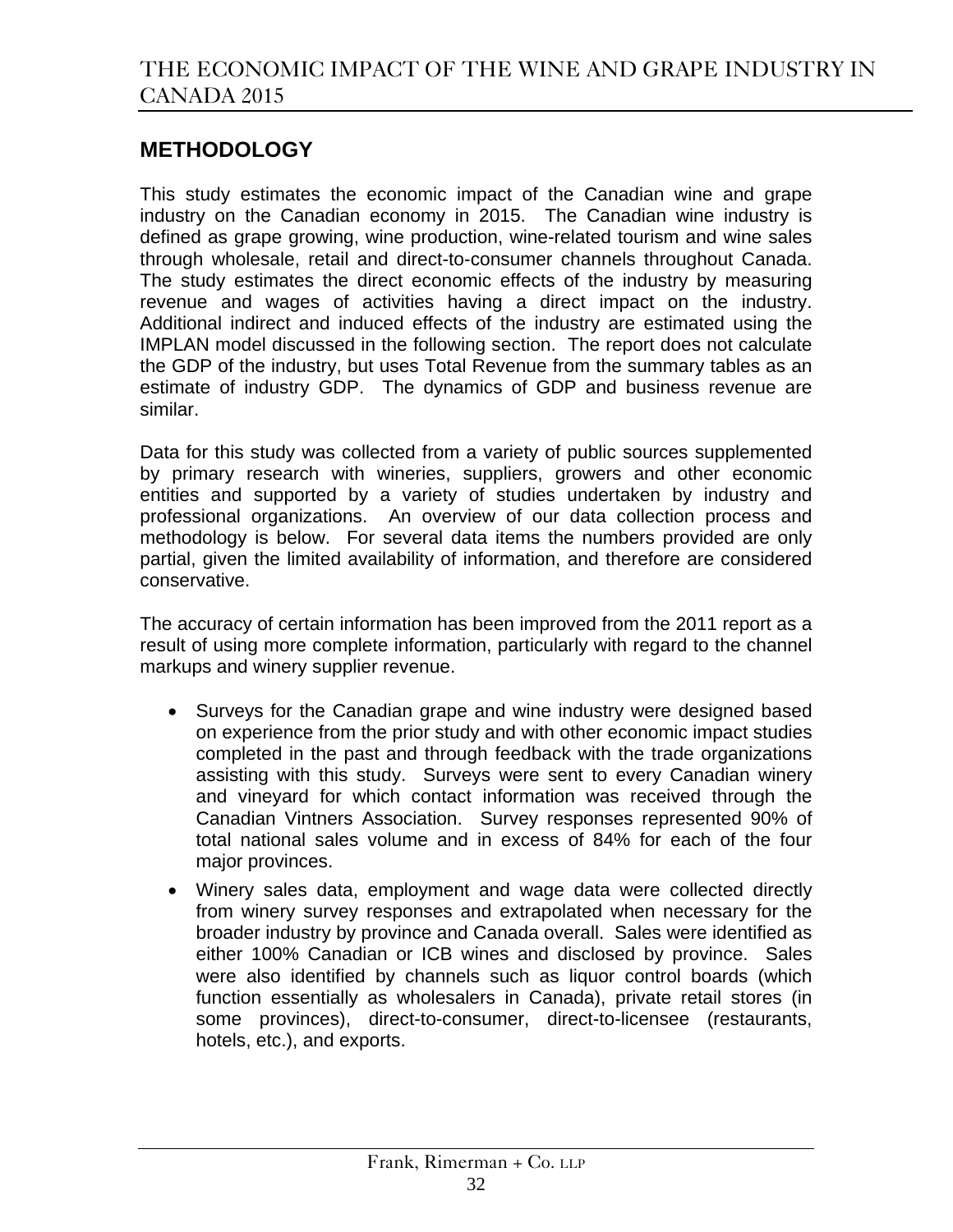- The additional profit on wine sold through the wholesale channels (channel markups) through liquor control boards, retailers and restaurants were calculated based on detailed mark-up analyses provided by various industry trade organizations and wineries. These analyses were used to apply industry average percentages to winery channel revenue to estimate channel profits and national and provincial sales and excise taxes. As one example, for an average British Columbia ICB wine priced at \$10 retail sold through the British Columbia Liquor Distribution Branch (BCLDB), the winery would receive approximately \$3.08, the BCLDB would receive \$5.04 and there would be provincial and federal taxes totaling \$1.76. The BCLDB markup would be estimated as \$5.04/\$3.08 multiplied by total British Columbia ICB wine sales sold through the BCLDB.
- Liquor control boards, retail and restaurant employment and wages were based on information from liquor control boards, national restaurant organizations and Statistics Canada wage data. In the case of liquor control boards, employment and wages were obtained from each province's liquor control board and then allocated to the wine industry based on domestic wine sales volume as a percentage of overall alcohol sales volume.
- The size of annual grape harvests have been variable since 2011, especially in Ontario. The harvest tonnage and grape crop values from the past four years were averaged to provide a more accurate estimate of annual grape revenue. The volume and value of these grape harvests were obtained from provincial trade organizations. Vineyard wage and employment information was estimated based on vineyard and winery surveys and Statistics Canada and extrapolated based on acreage, if necessary.
- The volume of winery visitors was estimated using winery survey responses in conjunction with tourism information provided by regional trade organizations. Tourism revenue was estimated based on the estimated number of winery visitors multiplied by the average spend per tourist per Statistics Canada. Tourism employment and wages were estimated based on the relationship between tourism revenue and wages from provincial tourism economic impact reports.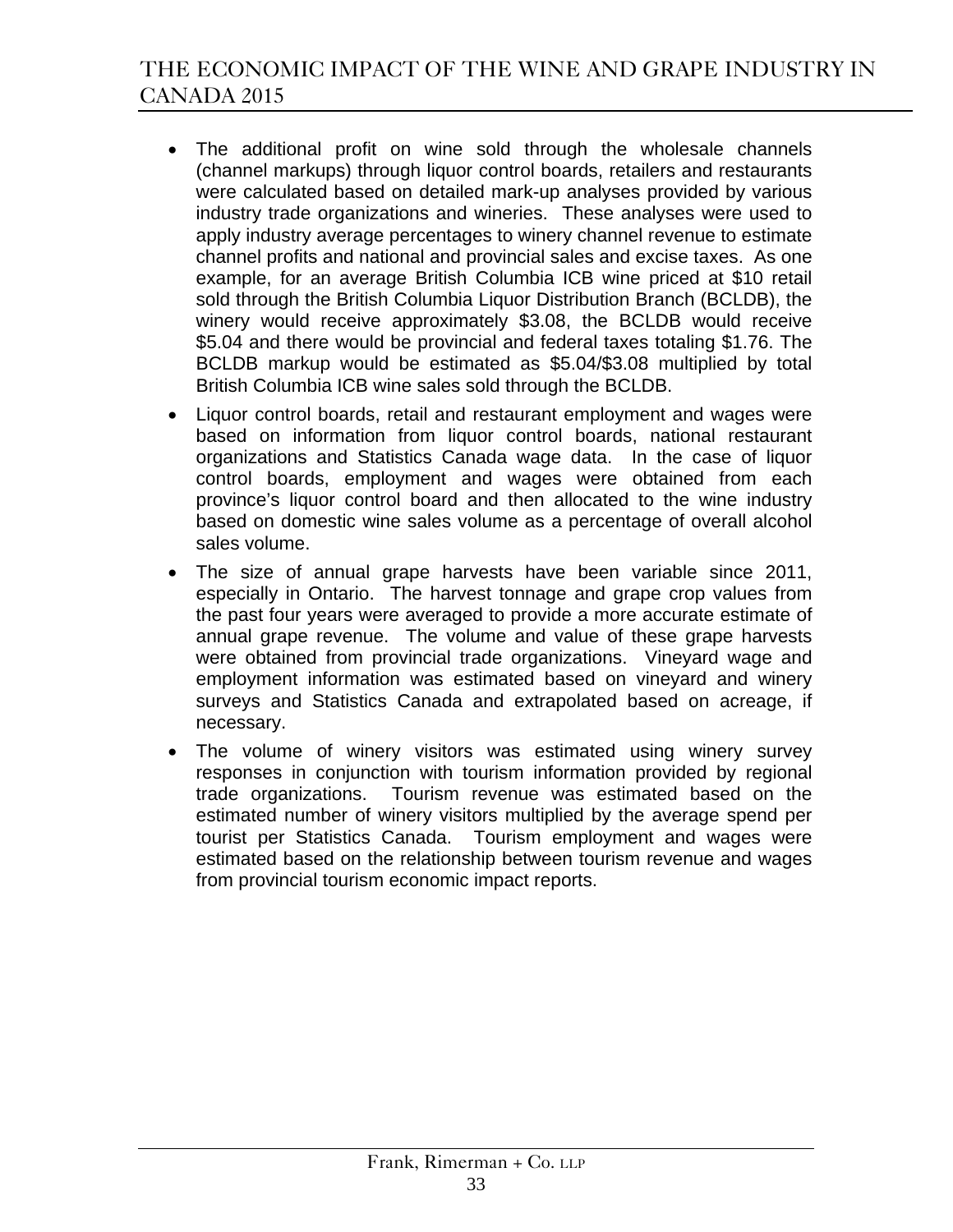- Revenue from allied industries including wine/vineyard equipment resellers, packaging materials producers, label printers, grapevine nurseries, shipping and warehousing providers, and other related products and services were obtained through reported spending amounts from winery surveys and were not extrapolated, making these conservative estimates. Jobs and wages were estimated using the relationship between each industry's revenue and wages from Statistics Canada.
- Wages and employment from industry research and educational institutions were obtained directly from educational institutions and trade organizations in each Canadian province.
- Taxes, indirect and induced revenue, employment and wages are all outputs of the IMPLAN economic impact model from inputs consisting of direct employment data (see further discussion below), although tax amounts also include an estimate of direct sales and excise taxes incurred.

# **IMPLAN**

All economic activities have "ripple" effects: employment of one person creates economic activity for others, whether the salesperson who sells the employee a car or the restaurant where she eats lunch. Economic impact studies endeavor to measure those "ripples" as well as the direct activity, to help assess the impact of the potential gain or loss of an industry.

Economic impact studies estimate an industry's impact in a defined geographic region. The analysis identifies and measures specific concrete and economic events, such as the number of jobs and the wages, taxes and output generated by each job.

IMPLAN<sup>1</sup> is the acronym for "IMpact analysis for PLANing." IMPLAN is a well established and widely used economic model that uses input-output analyses and tables for over 400 industries to estimate these regional and industry-specific economic impacts of a specific industry.

The IMPLAN model and methodology classifies these effects into three categories, Direct Effects, Indirect Effects and Induced Effects.

Direct Effects are economic changes in industries *directly* associated with the product's final demand. Thus, direct effects consider the direct employment and spending of wineries, vineyards, distributors and immediately allied industries.

<sup>&</sup>lt;u>.</u>  $1$  IMPLAN is the standard economic model for economic impact studies, developed by the University of Minnesota and the US Forestry Service in the 1980s and currently used by over 1,500 organizations, including most US federal, state and local organizations. For more information on IMPLAN, go to www.implan.com.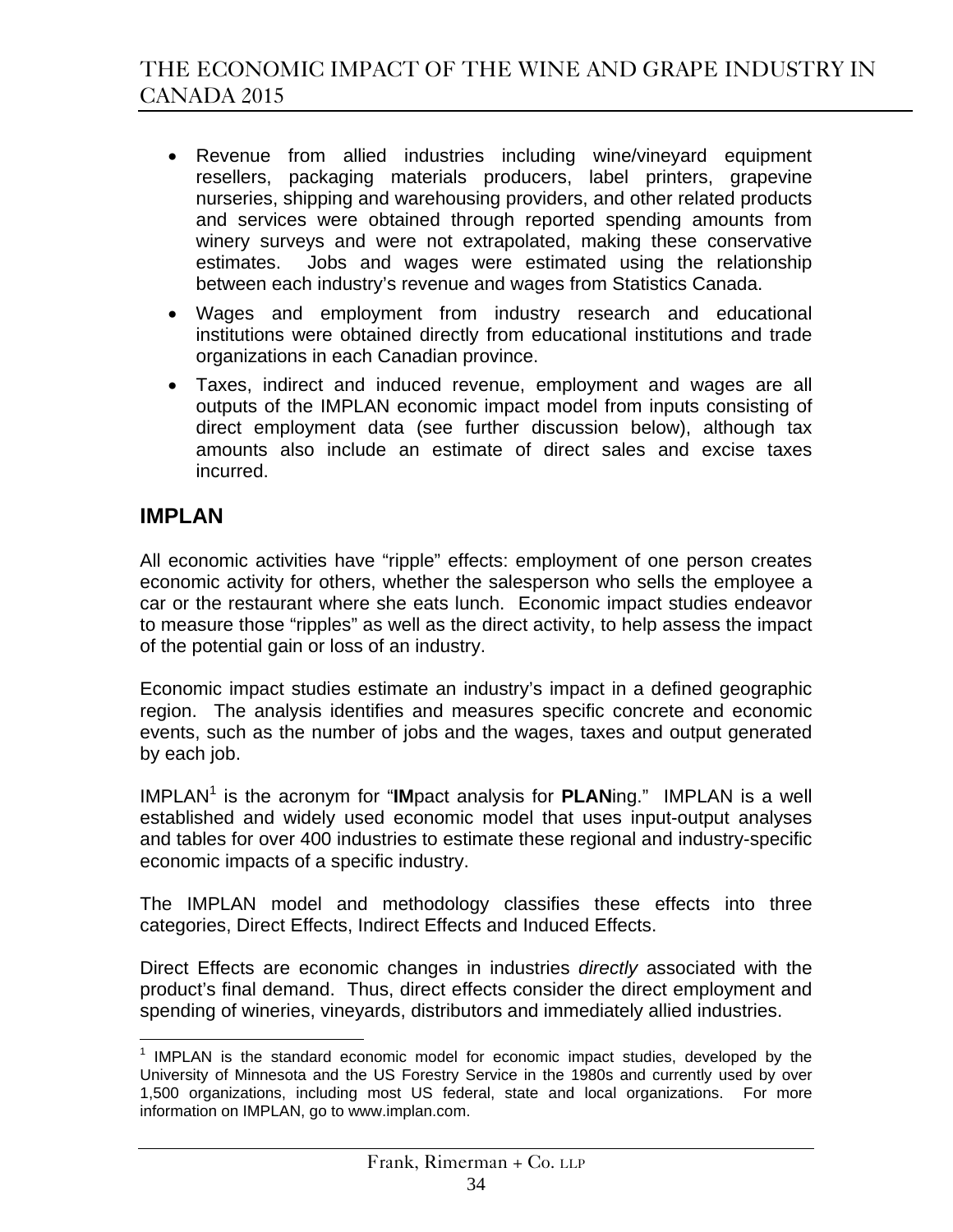Indirect effects are economic changes – income created through job creation in industries that supply goods and services to the directly affected industries noted above. Examples are the purchases of electricity and gasoline by wineries and of cash registers purchased for a tasting room.

Induced effects are the effects of these new workers spending their new incomes, creating a still further flow of income in their communities and a flow of new jobs and services. Examples are spending in grocery and retail stores, medical offices, insurance companies, and other non-wine and grape related industries.

The indirect and induced impacts were found by applying the direct expenditures and revenues of the industries in this study to their related "multiplier" effects. Statistics Canada provided economic multipliers for the directly affected industries in this study to deduce indirect and induced effects. $2$  As discussed above, the sum of the direct, indirect and induced impacts are the total economic impacts. The total impacts are larger than the direct effects by some multiple, hence the multiplier approach. Statistics Canada, using North American Industry Classification Systems (NAICS) codes to identify specific industries, provides a multiplier for wages, income and full-time equivalent jobs, and separates the indirect and induced effects.

The indirect and induced taxes were deduced as a percentage of total income in each province across all major tax categories. Once direct effects were known from the primary research, the indirect and induced effects were found by applying the portion of the multiplier effect assigned to that industry code accordingly and adding up the total impacts. This process was completed at the provincial level for specific provinces and at the national level of the remainder of Canada. Federal and provincial tax percentages were used to derive the tax receipts from these industries and their indirect and induced impacts.

 $\overline{a}$ 

 $2$  See www.statcan.gc.ca for more information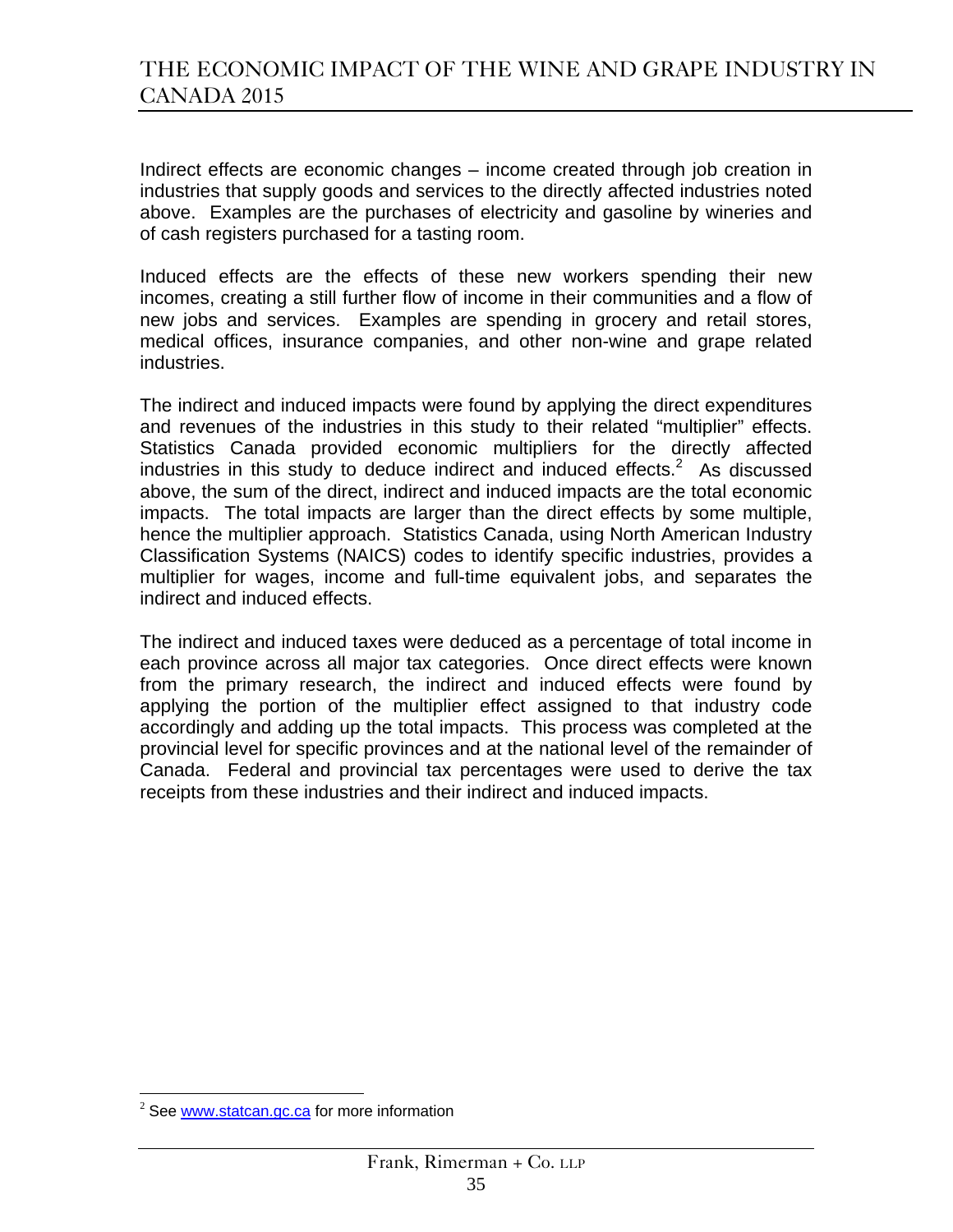### **ABOUT FRANK, RIMERMAN + CO. LLP**

Frank, Rimerman + Co. LLP, founded in 1949, is the largest, locally-owned provider of accounting and consulting services in California. With offices in San Jose, Palo Alto, San Francisco and St. Helena, California and over 350 professionals, Frank, Rimerman + Co. LLP offers strategic business and information consulting services, tax consulting and planning, audit and financial reporting, accounting services, litigation and valuation services.

Frank, Rimerman + Co. LLP is the leading research source on the U.S. wine industry. We continue to strive to raise the bar on the quality of information and analysis available to the wine industry.

Frank, Rimerman + Co. LLP produces original research on the business of wine and wine market trends, publishes a number of industry studies and provides business advisory services and conducts custom business research for individual companies and investors.

Frank, Rimerman + Co. LLP has a dedicated Wine Business Services practice which lists many wineries, vineyards, industry suppliers and industry trade organizations as clients. Services provided include:

- Economic impact studies
- Custom industry research
- Financial benchmarking
- Financial audits, reviews and compilations
- Income tax consulting and compliance
- Business valuation
- Financial modeling and business plan development
- Accounting services
- Enterprise sustainability
- Transaction readiness
- Business planning and general winery consulting